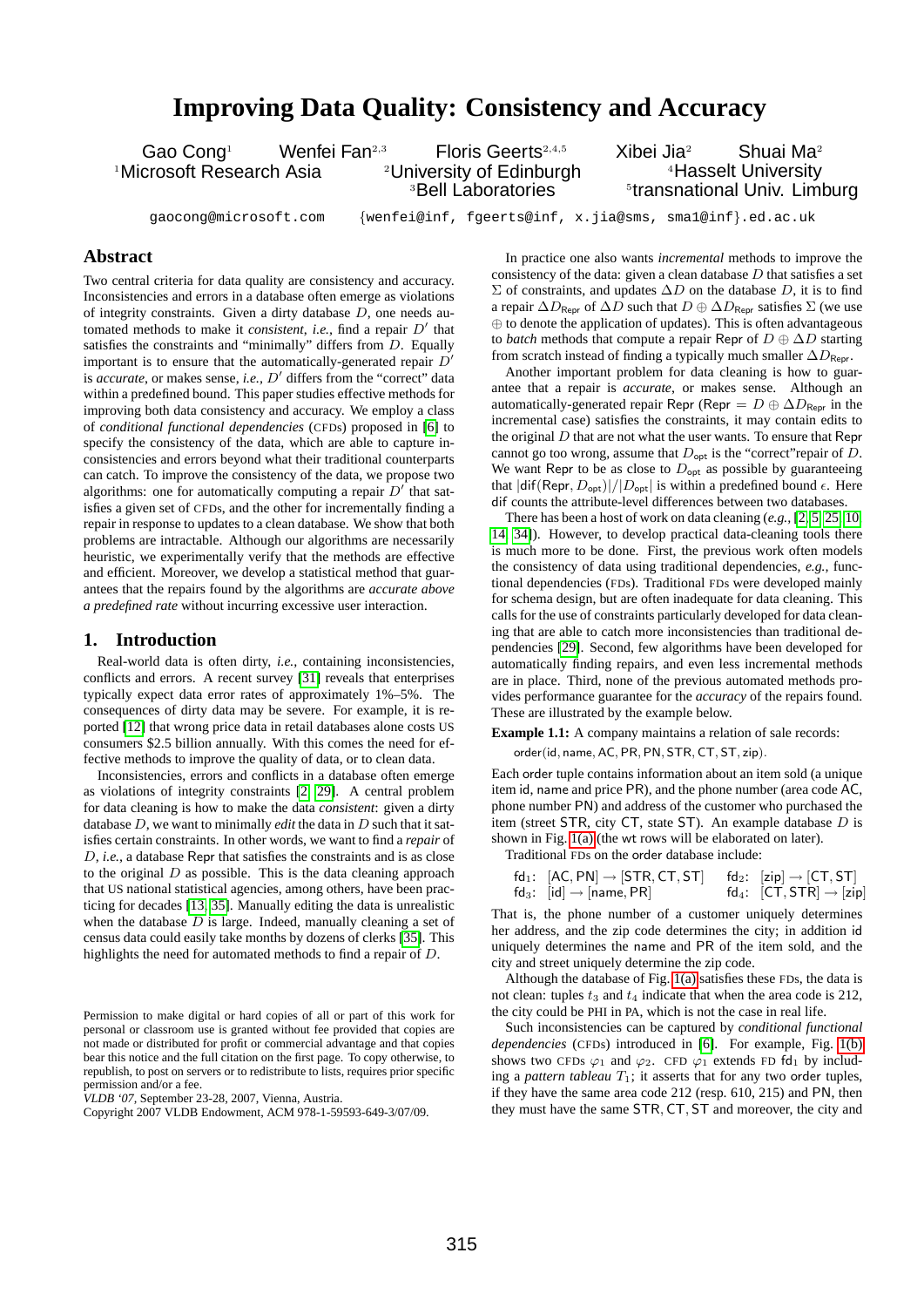<span id="page-1-0"></span>

|                        | id  | name       | PR    | AC    | PN      | STR          |       |       | zip   |
|------------------------|-----|------------|-------|-------|---------|--------------|-------|-------|-------|
| $t_1$ :                | a23 | H. Porter  | 17.99 | 215   | 8983490 | Walnut       | PHI   | PA    | 19014 |
| wt                     | (1) | (0.5)      | (0.5) | (0.5) | (0.5)   | (0.8)        | (0.8) | (0.8) | (0.8) |
| $t_2$ :                | a23 | H. Porter  | 17.99 | 610   | 3456789 | Spruce       | PHI   | PA    | 19014 |
| wt                     | (1) | (0.5)      | (0.5) | (0.5) | (0.5)   | (0.6)        | (0.6) | (0.6) | (0.6) |
| $t_3$ :                | a12 | J. Denver  | 7.94  | 212   | 3345677 | Canel        | PHI   | PA    | 10012 |
| wt                     | (1) | (0.9)      | (0.9) | (0.9) | (0.9)   | (0.6)        | (0.1) | (0.1) | (0.8) |
| $t_4$ :                | a89 | Snow White | 18.99 | 212   | 5674322 | <b>Broad</b> | PHI   | PA    | 10012 |
| wt                     | (1) | (0.6)      | (0.5) | (0.9) | (0.9)   | (0.1)        | (0.6) | (0.6) | (0.9) |
| (a) Evample order data |     |            |       |       |         |              |       |       |       |

(a) Example order data

<span id="page-1-1"></span> $\varphi_1 = ([AC, PN] \rightarrow [STR, CT, ST], T_1)$ <br>AC | PN || STR | CT | ST  $T_1$ : STR  $\begin{array}{c|c|c} 212 & - & - & \text{NYC} & \text{NY} \\ \hline 610 & - & - & \text{PHI} & \text{PA} \end{array}$  $\begin{array}{c|c|c|c|c} 610 & - & - & \text{PHI} & \text{PA} \\ 215 & - & - & \text{PHI} & \text{PA} \end{array}$  $\parallel$   $\parallel$  PHI  $\varphi_2 = ([\mathsf{zip}] \rightarrow [\mathsf{CT}, \mathsf{ST}], T_2)$ <br>  $\mathsf{zip} \parallel \mathsf{CT} \parallel \mathsf{ST}$  $T_2$ :  $zip \parallel C T$  $\begin{array}{c|c|c} 10012 & NYC & NY \ 19014 & PHI & PA \end{array}$ 19014 (b) Example CFDs

## <span id="page-1-2"></span>**Figure 1: Example data and CFDs**

state must be NYC and NY (resp. PHI and PA), respectively, regardless of what values PN, STR have (intuitively '\_' indicates "don't care"). It enforces bindings of semantically related values: each tuple in  $T_1$  specifies a constraint that only applies to tuples satisfying a certain pattern, rather than to the entire relation like  $fd_1$ . For example, the constraint specified by the second tuple in  $T_1$  only applies to tuples with  $AC = 212$ . Similarly, CFD  $\varphi_2$  extends FD fd<sub>2</sub>. Note that CFDs  $\varphi_1$  and  $\varphi_2$  cannot be expressed as traditional FDs since they specify patterns with *data values*. In contrast, standard FDs are a special case of CFDs [\[6\]](#page-11-0).

The database of Fig. [1\(a\)](#page-1-0) does not satisfy these CFDs. Indeed, tuple  $t_3$  violates  $\varphi_1$  since  $t_3$ [AC] = 212 but  $t_3$ [CT, ST]  $\neq$  (NYC, NY); it also violates  $\varphi_2$ : although  $t_3$ [zip] = 10012,  $t_3$ [CT, ST]  $\neq$ (NYC, NY). Similarly,  $t_4$  also violates  $\varphi_1$  and  $\varphi_2$ .

To make the database  $D$  *consistent*, one may want to edit  $t_3$  and  $t_4$  such that  $t_3$ [CT, ST] =  $t_4$ [CT, ST] = (NYC, NY), as suggested by CFDs  $\varphi_1$  and  $\varphi_2$ . In other words, a repair Repr of D consists of tuples  $t_1, t_2$  and  $t_3, t_4$  updated as above. A central task of data cleaning is to develop automated methods to find such repairs.

Now suppose that one wants to inserts a tuple  $t<sub>5</sub>$  into Repr, where  $t_5$ [AC, PN, CT, ST, zip] = (215, 8983490, NYC, NY, 10012). Then  $t_5$  and  $t_1$  violate fd<sub>1</sub>: while they agree on AC, PN, they have different CT, ST. The objective of *incremental* data cleaning is to automatically and minimally update  $t<sub>5</sub>$  such that Repr and the updated  $t<sub>5</sub>$  satisfy all the CFDs and FDs given above. This is nontrivial: a naive approach to updating  $t_5$  may lead to an infinite process. Indeed, one might want to change  $t_5$ [CT, ST] to (PHI, PA) as suggested by CFD  $\varphi_1$ . However, the updated t<sub>5</sub> now violates CFD  $\varphi_2$ :  $t_5$ [zip] = 10012 but  $t_5$ [CT, ST] is not (NYC, NY). Now if we change  $t_5$ [CT, ST] back to (NYC, NY) as suggested by  $\varphi_2$ , we are back to the original  $t_5$  and again need to resolve the violation of  $\varphi_1$ .

A possible fix might be by changing  $t_5$ [CT, ST, zip] to (PHI, PA, 19014). While Repr and this edited  $t_5$  indeed satisfy all the constraints, this change may not be *accurate*: the correct edit could be letting  $t_5[AC] = 212$  while keeping the rest of  $t_5$  unchanged. Improving the *accuracy* of the data aims to guarantee that the repairs found are as close to the correct data as possible.  $\Box$ 

**Contributions.** We present a data-cleaning framework that supports automated methods for finding repairs of databases, and for incrementally finding repairs in response to database updates. It also supports a statistical method that guarantees that the repairs found by our algorithms are accurate. As opposed to previous work on data cleaning, our methods are based on CFDs introduced in [\[6\]](#page-11-0), rather than traditional dependencies. As we have seen above, CFDs are able to capture inconsistencies beyond what standard FDs can detect. Furthermore, CFDs commonly arise in practice. In data integration, for example, FDs that hold on individual sources will hold only conditionally, and thus become CFDs, on the integrated data.

Our first contribution is an algorithm for finding repairs of databases based on CFDs. As shown in [\[5\]](#page-11-7), the problem of finding a quality repair is NP-complete even for a fixed set of traditional FDs. We show that this problem remains intractable for CFDs, and that FD-based repairing algorithms may not even terminate when applied to CFDs. To this end we adopt the cost model of [\[5\]](#page-11-7) that incorporates both the accuracy of the data and edit distance. Based on the cost model, we extend the FD-based repairing heuristic introduced in [\[5\]](#page-11-7) such that it is guaranteed to terminate and find quality repairs when working on CFDs. To our knowledge no prior work has considered repairing algorithms based on CFDs.

Our second contribution consists of complexity bounds and an effective algorithm for incrementally finding repairs. We show that the problem for incrementally finding quality repairs does not make our lives easier: it is also NP-complete. In light of this we develop an efficient heuristic algorithm for finding repairs in response to updates, namely, deletions or insertions of a group of tuples. This algorithm can also be used to find repairs of a dirty database.

Our third contribution is a statistical method to improve the accuracy of the repairs found by our algorithms. On one hand, in order to ensure that the repairs meet the expectation of the user, it is necessary to involve domain experts to inspect the repairs. On the other hand, it is too costly to manually check each editing when dealing with a large dataset. In response to this we develop a sampling method that, by involving the user to inspect and edit samples of manageable size, guarantees that the accurate rates of the repairs found are above a *predefined bound* with a *high confidence*.

Our fourth contribution is an experimental study of our proposed cleaning algorithms. We evaluate the accuracy and scalability of our methods with real data scraped from the Web. We find that CFDs are able to catch inconsistencies that traditional FDs fail to detect, and that our repairing and incremental repairing algorithms efficiently find accurate candidate repairs for large datasets.

Our conclusion is that CFDs and the proposed algorithms are a promising tool for cleaning real-world data. To our knowledge, our algorithms are the first automated methods for finding repairs and incrementally finding repairs based on conditional constraints. Furthermore, no prior work has studied methods for guaranteeing the accuracy of repairs without incurring excessive manual efforts.

# **2. Conditional Functional Dependencies**

In this section we review conditional functional dependencies (CFDs) proposed in [\[6\]](#page-11-0).

For a relation schema R, let  $\text{attr}(R)$  denote its set of attributes. The domain of an attribute A is denoted by  $\text{dom}(A)$ . Given a database instance  $D$  over  $R$ , the active domain of an attribute  $A$  is denoted by  $\mathsf{adom}(A, D)$ ; it consists of all the constants in  $\mathsf{dom}(A)$ that appear as the  $A$ -attribute of a tuple in  $D$ .

In this paper we consider relation schemas consisting of a single relation  $R$  only. However, our repairing methods are applicable to general relation schemas by repairing each relation in isolation. This is possible since CFDs address a single relation only.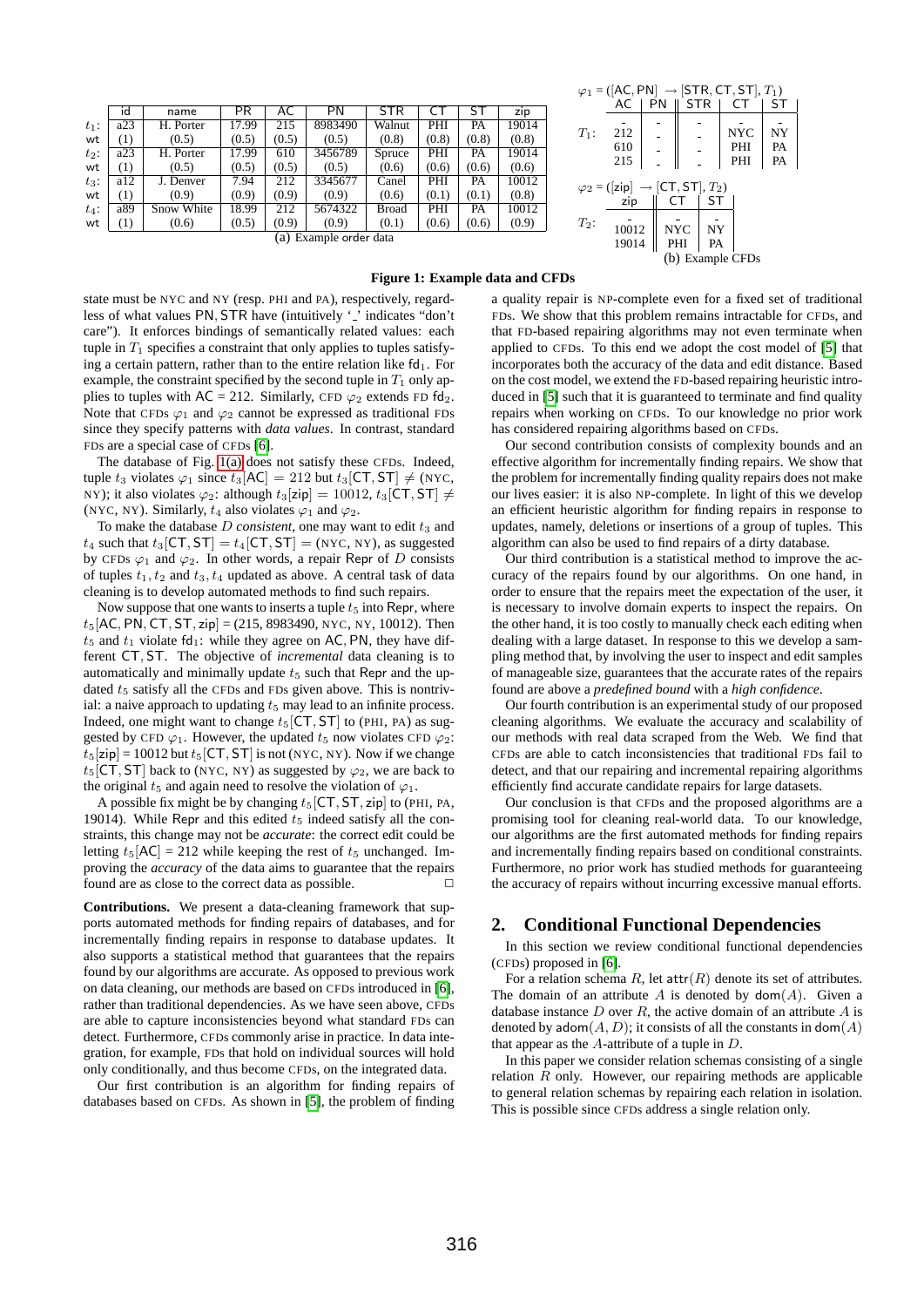

<span id="page-2-0"></span>**Figure 2: Standard** FD**s expressed as** CFD**s**

**CFD**. A CFD  $\phi$  on relation R is a pair  $(R : X \rightarrow Y, T_p)$ , where (1) X and Y are subsets of  $attr(R)$ ; (2)  $R: X \rightarrow Y$  is a standard FD, referred to as the FD *embedded in*  $\phi$ ; (3)  $T_p$  is a tableau with all attributes in X and Y, referred to as the *pattern tableau* of  $\phi$ , where for each A in X or Y, and each *pattern tuple*  $t_p \in T_p$ ,  $t_p[A]$ is either a constant 'a' in dom(A), or an unnamed variable '.

If A appears in both X and Y, we use  $t_p[A_L]$  and  $t_p[A_R]$  in the tableau  $T_p$  to distinguish the occurrence of the A attribute in X and Y, respectively. We denote X as  $LHS(\phi)$  and Y as  $RHS(\phi)$ .

**Example 2.1:** Constraints  $\varphi_1$  and  $\varphi_2$  given in Fig. [1\(b\)](#page-1-1) are CFDs. In  $\varphi_1$ , for example, X (*i.e.*, LHS( $\varphi_1$ )) is {AC, PN}, Y  $(i.e., \, RHS(\varphi_1))$  is {STR,CT,ST}, the standard FD embedded in  $\varphi_1$  is [AC, PN]  $\rightarrow$  [STR, CT, ST], and the pattern tableau is  $T_1$ (we separate the LHS and RHS attributes in a pattern tuple with '||'). Each pattern tuple in  $T_1$  expresses a constraint. For instance, the first tuple of  $t_1$  expresses the standard FD fd<sub>1</sub>.

In fact all the constraints we have encountered so far can be expressed as CFDs. Indeed, the first pattern tuple of  $\varphi_2$  expresses fd<sub>2</sub>, and the CFDs given in Fig. [2](#page-2-0) specifies fd<sub>3</sub> ( $\varphi_3$ ) and fd<sub>4</sub> ( $\varphi_4$ ).  $\Box$ 

Observe the following. (1) A standard FD  $R : X \rightarrow Y$  is a special case of the CFD  $(R : X \rightarrow Y, T_p)$  in which  $T_p$  consists of a single pattern tuple solely containing '...' See, for instance, Fig. [2.](#page-2-0) (2) The pattern tableau  $T_p$  of a CFD  $\phi$  refines the standard FD embedded in  $\phi$  by enforcing the binding of semantically related data values. In general, the FD embedded in  $\phi$  may not hold on the entire relation; it holds only on tuples matching the pattern tuples.

**Semantics**. To give the precise semantics of CFDs, we first define an order  $\asymp$  on data values and '...':  $\eta_1 \asymp \eta_2$  if either  $\eta_1 = \eta_2$ , or  $\eta_1$ is a data value 'a' and  $\eta_2$  is '.'. The order  $\asymp$  naturally extends to tuples,  $e.g.,$  (Walnut, NYC, NY)  $\asymp$  ( $\Box$ , NYC, NY) but (Walnut, NYC, NY)  $\not\preceq$  (., PHI, .). We say that a tuple  $t_1$  *matches*  $t_2$  if  $t_1 \succeq t_2$ .

A relation instance D of R *satisfies* the CFD  $\phi = (R : X)$ Y,  $T_p$ ), denoted by  $D \models \phi$ , iff for *each pair* of tuples  $t_1, t_2$  in D, and for *each* tuple  $t_p$  in the pattern tableau  $T_p$ , if  $t_1[X] = t_2[X] \asymp$  $t_p[X]$ , then  $t_1[Y] = t_2[Y] \asymp t_p[Y]$ . That is, if  $t_1[X]$  and  $t_2[X]$ are equal and match the pattern  $t_p[X]$ , then  $t_1[Y]$  and  $t_2[Y]$  must also be equal to each other and match the pattern  $t_p[Y]$ .

**Example [2.](#page-2-0)2:** The order table in Fig. [1](#page-1-2) satisfies  $\varphi_3$ ,  $\varphi_4$  of Fig. 2. However, as remarked in Example [1.1,](#page-0-0) each of  $t_3$ ,  $t_4$  does not satisfy, *i.e.*, *violates*, CFDs  $\varphi_1, \varphi_2$  of Fig. [1\(b\).](#page-1-1) Indeed, consider  $t_p$  = (212,  $\|$ , NYC, NY) in  $T_1$ . Although  $t_3$ [AC, PN] =  $t_3$ [AC, PN]  $\asymp$  $t_p$ [AC, PN], we have that  $t_3$ [STR, CT, ST]  $\neq t_p$ [STR, CT, ST]. This tells us that while a violation of a standard FD requires *two* tuples, a *single* tuple may violate a CFD.

We say that a database  $D$  *satisfies* a set  $\Sigma$  of CFDs, denoted by  $D \models \Sigma$ , if  $D \models \varphi$  for *each*  $\varphi \in \Sigma$ . Moreover, we say that D is *consistent with respect to*  $\Sigma$  if  $D \models \Sigma$ ; otherwise we call D *inconsistent* or *dirty*.

Observe that pattern tableaus in CFDs are quite different from Codd tables, variable tables and conditional tables, which have been traditionally used in the context of incomplete information [\[22,](#page-11-12) [18\]](#page-11-13). The key difference is that each of these tables represents possibly infinitely many relation instances, one instance for each instantiation of variables. No instance represented by these table

formalisms can include two tuples that result from different instantiations of a table tuple. In contrast, a pattern tableau is used to constrain–as part of a CFD–a *single* relation instance, which can contain any number of tuples that are all instantiations of the same pattern tuple via different valuations of the unnamed variables '.'.

**Normal form**. From the semantics of CFDs we immediately obtain a *normal form* of CFDs: Given a set Σ of CFDs, we may assume that each CFD  $\phi \in \Sigma$  is of the form  $\phi = (R : X \to A, t_p)$ , where  $A \in \text{attr}(R)$  and  $t_p$  is a single pattern tuple. For ease of exposition we assume that CFDs are given in the normal form.

**Satisfiability.** To clean data based on CFDs we need to make sure that the CFDs are satisfiable, or make sense. The *satisfiability problem* is to determine, given a set  $\Sigma$  of CFDs, whether or not there exists a (non-empty) database D such that  $D \models \Sigma$ . While this problem is trivial for traditional FDs, *i.e.,* any set of FDs is satisfiable, this is no longer true for CFDs. Indeed, it has been shown that this problem is intractable in general [\[6\]](#page-11-0). However, when the database schema is fixed, satisfiability of CFDs can be decided in PTIME. In the sequel we consider satisfiable CFDs only.

# **3. A Framework for Data Cleaning**

We have seen that CFDs are capable of capturing more inconsistencies than traditional FDs. The next question is how to resolve these violations and hence improve data consistency? Moreover, as there may exist (possibly infinitely) many repairs, which candidate repair should be chosen? Furthermore, how can one tell whether a repair is accurate or not? In this section we answer these questions, state the problems we will tackle, and present an overview of our data-cleaning framework.

## <span id="page-2-1"></span>**3.1 Violations and Repair Operations**

We first formalize the notion of violations, which helps us decide how "dirty" a data tuple is. We then discuss edit operations to resolve the violations.

Consider a database  $D$  and a set  $\Sigma$  of CFDs. For each tuple  $t$ in D, the *number of violations* incurred by t, denoted by  $\text{vio}(t)$ , is computed as follows. Initially  $vio(t)$  is set to 0.

(1) For each CFD  $\phi = (R : X \to A, t_p)$  in  $\Sigma$ , if  $t[X] \asymp t_p[X]$  but  $t[A] \nless t_p[A]$ , we say that t *violates*  $\phi$ , and increment vio(t) by 1. This may occur when  $t_p[A]$  is a constant.

(2) For each CFD  $\phi = (R : X \to A, t_p)$  in  $\Sigma$ , if  $t[X] \simeq t_p[X]$ and  $t[A] \approx t_p[A]$ , then for *each* tuple t' in D such that  $t[X] =$  $t'[X] \times t_p[A]$  but  $t[A] \neq t'[A]$ , we say that t *violates*  $\phi$  *with* t', and add 1 to vio(t). We can w.l.o.g. assume that  $t_p[A] = \dot{\cdot}$  since otherwise the violation is already covered by case (1) above

For a subset  $C$  of  $D$ , the number of violations in  $C$  is defined to be the sum of vio(t) for all t in C, denoted by vio(C).

A repair Repr of a database  $D$  *w.r.t.* a set  $\Sigma$  of CFDs is a database that (i) satisfies  $\Sigma$ , *i.e.*, Repr  $\models \Sigma$ , and (ii) is obtained from D by means of a set of *repair operations*.

We consider *attribute value modifications* as repair operations, along the same lines as [\[5,](#page-11-7) [14,](#page-11-10) [24,](#page-11-14) [34\]](#page-11-11). Note that tuple insertions do not lead to repairs when CFDs (or FDs) are concerned, and that tuple deletions can be mimicked by attribute value modifications.

When we modify the  $A$ -attribute of a tuple  $t$  in the database D, we either draw its value from  $\text{adom}(A, D)$ , *i.e.*, the set of Aattribute values occurring in  $D$ , or use the special value null when necessary. That is, we do *not invent* new values. We pick null if the value of an attribute is *unknown* or *uncertain*. To simplify the discussion we assume that one can keep track of a given tuple  $t$  in  $D$  during the repair process despite that the value of  $t$  may change (this can be achieved by *e.g.,* using a temporary unique tuple id).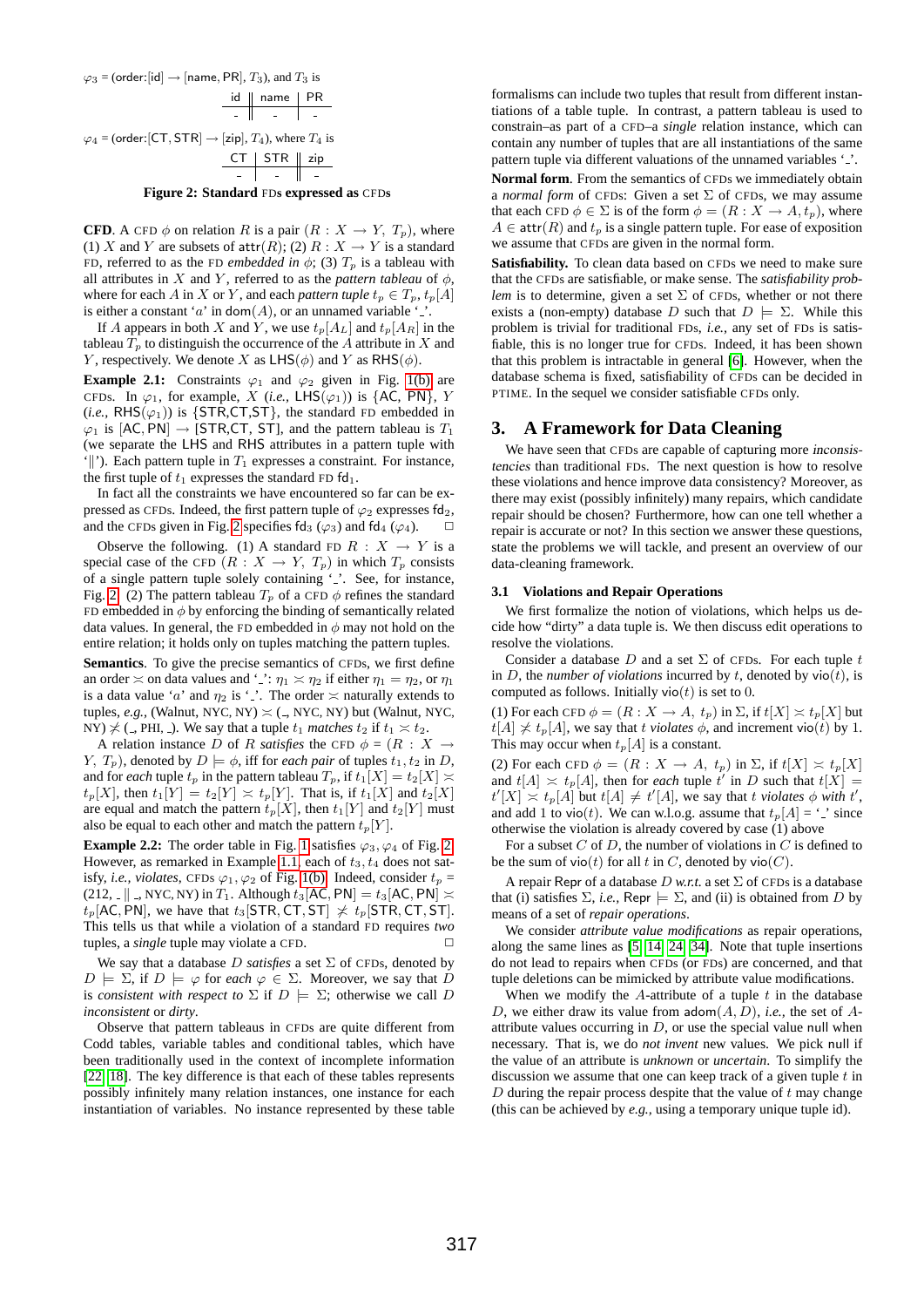Attribute value modifications are sufficient to resolve CFD violations: If a tuple t violates a CFD  $\phi = (R : X \rightarrow A, t_p)$  (case 1) above), we *resolve the* CFD *violation* by either modifying the values of the RHS( $\phi$ ) attribute such that  $t[A] \approx t_p[A]$ , or changing the values of some LHS( $\phi$ ) attributes such that  $t[X] \not\asymp t_p[X]$ . If t violates  $\phi$  with another tuple  $t'$  (case 2 above), we either modify  $t[A]$ (resp.  $t'[A]$ ) such that  $t[A] = t'[A]$ , or change  $t[X]$  (resp.  $t'[X]$ ) such that  $t[X] \not\asymp t_p[X]$  (resp.  $t'[X] \not\asymp t_p[X]$ ) or  $t[X] \neq t'[X]$ .

**Remarks.** (1) We adopt the *simple* semantics of the SQL stan-dard [\[23\]](#page-11-15) for null:  $t_1[X] = t_2[X]$  evaluates to true if *either one* of them contains null. (2) In contrast, when matching a data tuple  $t$ and a pattern tuple  $t_p$ ,  $t[X] \asymp t_p[X]$  is false if  $t[X]$  contains null, *i.e.,* CFDs only apply to those tuples that precisely match a pattern tuple, which does not contain null. (3) In case some attributes are non-nullable, we use SET DEFAULT to reset attributes values to their default value. The semantics of the matching operator is redefined accordingly. For convenience, we assume that all attributes are nullable. (4) A tuple can be "deleted" via value modifications by setting null to all of its attributes.

## <span id="page-3-2"></span>**3.2 Cost Model**

As a violation may be resolved in more than one way, an immediate question is which one to choose? One might be tempted to pick the one that incurs least repair operations. While such a repair is close to the original data, it may not be accurate.

We would like to make the decision based on both the accuracy of the attribute values to be modified, and the "closeness" of the new value to the original value. Following the practice of US national statistical agencies [\[13,](#page-11-5) [35\]](#page-11-6), we assume that a *weight* in the range [0, 1] is associated with each attribute A of each tuple t in the dataset D, denoted by  $w(t, A)$  (see the wt rows in Fig. [1\(a\)\)](#page-1-0). The weight reflects the confidence of the *accuracy* placed by the user in the *attribute*  $t[A]$ , and can be propagated via data provenance analysis in data transformations. Given this, we extend the cost model of [\[5\]](#page-11-7) to provide a guidance for how to choose a repair.

For two values  $v, v'$  in the same domain, we assume that a  $dis$ *tance function*  $dis(v, v')$  is in place, with lower values indicating greater similarity. In our implementation, we simply adopt the Damerau-Levenshtein (DL) metric [\[16\]](#page-11-16), which is defined as the minimum number of single-character insertions, deletions and substitutions required to transform  $v$  to  $v'$ . The cost of changing the value of an attribute  $t[A]$  from v to v' is defined to be:

 $\mathsf{cost}(v, v') = w(t, A) \cdot \mathsf{dis}(v, v') / \mathsf{max}(|v|, |v'|),$ 

Intuitively, the more accurate the original  $t[A]$  value v is and more distant the new value  $v'$  is from  $v$ , the higher the cost of this change. We use  $dis(v, v')/max(|v|, |v'|)$  to measure the similarity of  $v$  and  $v'$  to ensure that longer strings with 1-character difference are closer than shorter strings with 1-character difference.

The cost of changing the value of an  $R$ -tuple  $t$  to  $t'$  is the sum of  $cost(t[A], t'[A])$  for each  $A \in \text{attr}(R)$  for which the value of  $t[A]$ is modified. The cost of a repair Repr of D, denoted cost (Repr,  $D$ ) is the sum of the costs of modifying tuples in  $D$ .

**Example 3.1:** Recall from Example [1.1](#page-0-0) that tuple  $t_3$  violates CFDs  $\varphi_1, \varphi_2$  given in Fig. [1\(b\).](#page-1-1) There are at least two alternative methods to resolve the violations: changing (1)  $t_3$ [CT, ST] to (NYC, NY), or (2)  $t_3$ [zip] to 19014 and  $t_3$ [AC] to 215. The costs of these repairs are  $3/3 * 0.1 + 3/3 * 0.1 = 0.2$  and  $1/3 * 0.9 + 2/5 * 0.8 = 0.6$ , respectively, in favor of option (1). Indeed, although option (1) involves more editing than option (2), it may be more reasonable since the weights of  $t_3$ [CT, ST] indicate that these attributes are less trustable and thus are good candidates to change.  $\Box$ 



<span id="page-3-0"></span>**Figure 3: Data cleaning framework**

**Remarks.** (1) Although the cost model incorporates the weight information, our cleaning algorithms to be given shortly do not necessarily rely on this. In the absence of the weight information, our algorithms set  $w(t, A)$  to 1 for each attribute A of each tuple t. In this case our algorithms use the number of violations  $\text{vio}(t)$ to guide repairing process, and our experimental results show that the algorithms work well even when the weight information is not available. (2) Other similarity metrics (see, *e.g.,* [\[11\]](#page-11-17)) can also be used instead of the DL metric in our model.

### <span id="page-3-1"></span>**3.3 A Data Cleaning Framework: Overview**

The *repairing* problem is stated as follows: given a set  $\Sigma$  of CFDs over a schema  $R$  and a database instance  $D$  of  $R$ , it is to compute a repair Repr of D such that Repr  $\models \Sigma$  and cost(Repr, D) is minimum. That is, we want *automated* methods to find a repair *consistent w.r.t.*  $\Sigma$  by modifying D. Intuitively, the smaller cost (Repr, D) is, the more accurate and closer to the original data Repr is.

We also study the *incremental repairing problem*: suppose that the database D is consistent, *i.e.*,  $D \models \Sigma$ . Given updates  $\Delta D$  to D, we want to find a repair  $\Delta D_{\text{Repr}}$  of  $\Delta D$  such that  $D \oplus \Delta D_{\text{Repr}} \models \Sigma$ and cost( $\Delta D_{\text{Repr}}, \Delta D$ ) is minimum. Since small  $\Delta D$  often incurs a small number of CFD violations, and because  $D$  is clean and thus should not be updated, it is more reasonable and more efficient to compute  $\Delta D_{\text{Repr}}$  than computing a repair Repr of  $D \oplus \Delta D$  starting from scratch. We consider *group updates*: ∆D is a set of tuples to be inserted or deleted. For any deletions  $\Delta D$ , the tuples can be simply removed from  $D$  without causing any CFD violation. Thus we need only to consider tuple insertion.

To assess the accuracy of repairs, assume a correct repair  $D_{\text{opt}}$ of D, perhaps worked out manually by domain experts. We say that a repair is *accurate w.r.t.* a *predefined bound*  $\epsilon$  at a *predefined confidence level*  $\delta$ , if the ratio  $\frac{d}{dt}(Repr, D_{opt})|/|D_{opt}|$  is within the bound  $\epsilon$  at the confident level  $\delta$ .

In practice it is unrealistic to manually find  $D_{\text{opt}}$  or involve domain experts to inspect the entire Repr when the dataset is large. To this end we employ a semi-automated and interactive approach: we let the user inspect small samples, and edit the sample data as well as input CFDs if necessary; leveraging the user input, we invoke our automated (incremental) repairing methods to revise repairs.

Putting these together, we develop a framework for data cleaning as shown in Fig. [3.](#page-3-0) The framework consists of three modules. (a) The repairing module takes as input a database D and a set  $\Sigma$  of CFDs. It *automatically* finds a candidate repair Repr. (b) The incremental repairing module takes updates  $\Delta D$  as additional input, and *automatically* finds repair  $\Delta D_{\text{Repr}}$ . (c) The output repairs of these two modules are sent to the sampling module, which also takes as input accuracy bound and confidence  $(\epsilon, \delta)$ . The sampling module generates a sample and lets the user inspect it. The user feedback – both changes  $\Delta\Sigma$  to the CFDs and changes to the sample data – is recorded. If the accuracy is below the predefined bound, the repairing or incremental repairing module is invoked again based on the user feedback. The process may continue until an accurate enough repair is recommended to the user. In the next three sections, we present algorithms and methods for supporting these modules.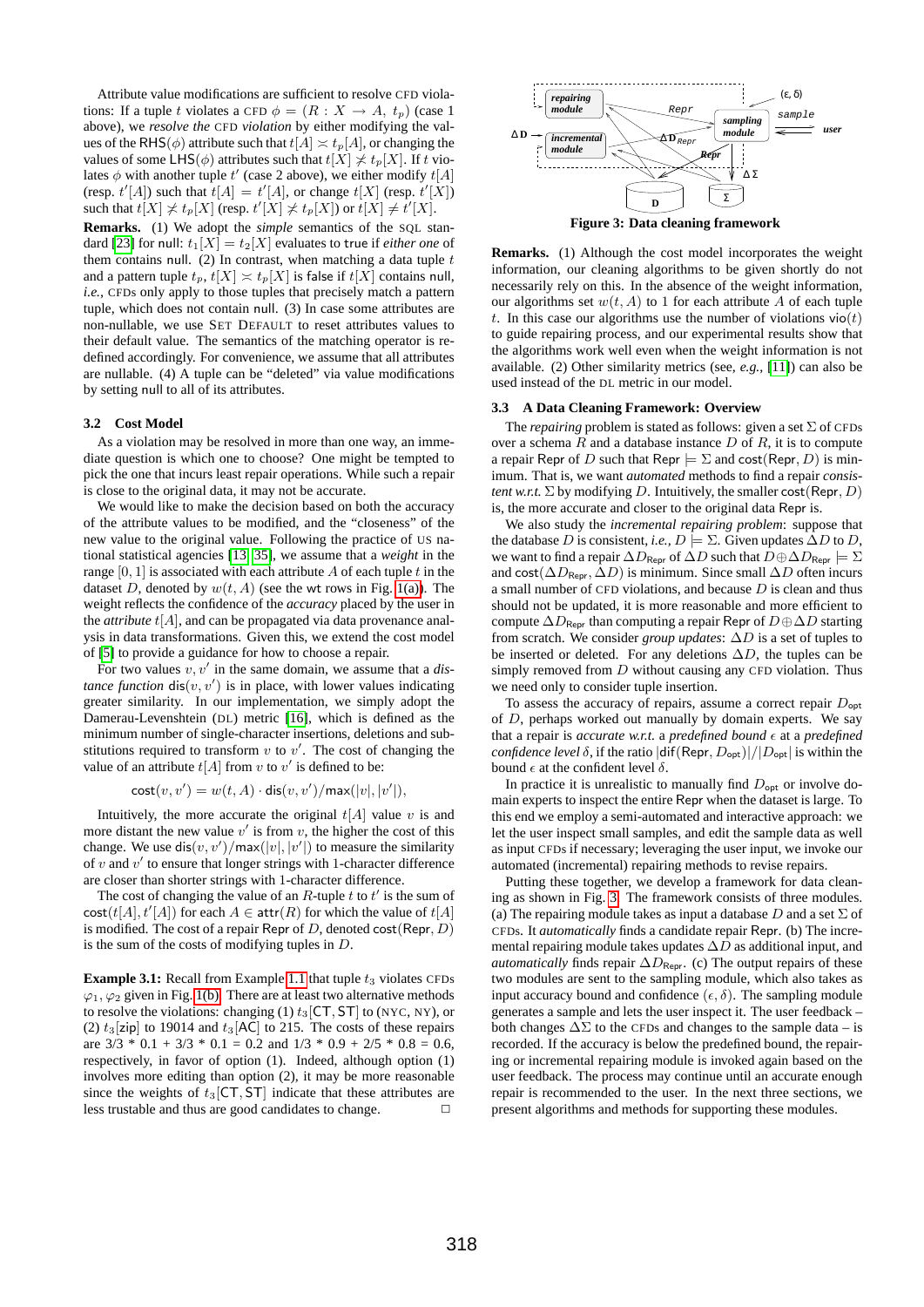# <span id="page-4-4"></span>**4. An Algorithm for Finding Repairs**

We now present an algorithm for the repairing module, which *automatically* finds a candidate repair for an inconsistent database.

It is nontrivial to find a quality repair. As shown in [\[5\]](#page-11-7), the repairing problem is already NP-complete for standard FDs even when the relational schema and FDs are fixed (*i.e.,* the intractability is the data complexity). We show that for CFDs the problem remains NPcomplete, *i.e.,* CFDs do not add to the complexity of this problem.

<span id="page-4-3"></span>**Corollary 4.1:** *The repairing problem for* CFD*s is* NP*-complete, even for a fixed database schema and a fixed set of* CFD*s*. □

This tells us that practical automated methods for this problem have to be heuristic. Worse, although CFDs do not increase the worst-case complexity, previous methods for repairing FDs no longer work on CFDs. Indeed, while it suffices to resolve FD violations by only editing values of attributes in the RHS of FDs [\[5\]](#page-11-7), this strategy may not terminate on CFDs, as shown by the next example.

<span id="page-4-0"></span>**Example 4.1:** Recall CFDs  $\varphi_1, \varphi_2$  from Fig [1\(b\).](#page-1-1) As illustrated in Example [1.1,](#page-0-0) tuples  $t_1, t_5$  violate  $\varphi_1$ . While this violation can be resolved by changing the value (NYC, NY) of the RHS( $\varphi_1$ ) attributes  $t_5$ [CT, ST], to the values  $t_1$ [CT, ST], this introduces a violation of  $\varphi_2$ . This can no longer be resolved by changing the value of the RHS( $\varphi$ <sub>2</sub>) attributes t<sub>5</sub>[CT, ST] back to (NYC, NY) as suggested by  $\varphi_2$ , since otherwise we are back to the original  $t_5$ , have to resolve the violation of  $\varphi_1$  again, and end up with an infinite process.

To cope with this we present a repair algorithm, BATCHREPAIR, which is a nontrivial extension of the algorithm for FDs proposed in [\[5\]](#page-11-7). It extends the notion of equivalence classes of [\[5\]](#page-11-7), and it guarantees to terminate and finds a repair *w.r.t.* CFDs.

### <span id="page-4-1"></span>**4.1 Resolving** CFD **Violations**

We first revise the notion of equivalence classes explored in [\[5\]](#page-11-7), and then present our strategy for repairing CFDs.

**Equivalence classes**. An *equivalence class* consists of pairs of the form  $(t, A)$ , where t identifies a tuple in which A is an attribute. In a database  $D$ , each tuple  $t$  and each attribute  $A$  in  $t$  have an associated equivalence class, denoted by  $eq(t, A)$ .

In a repair we will assign a unique *target value* to each equivalence class E, denoted by  $\text{targ}(E)$ . That is, for all  $(t, A) \in E$ ,  $t[A]$ has the same value targ(E). The target value targ(E) can be either ' $\cdot$ ', a constant a, or null, where ' $\cdot$ ' indicates that targ $(E)$  is not yet fixed, and null means that  $\text{targ}(E)$  is uncertain due to conflict. To resolve CFD violations we may "upgrade" targ $(E)$  from '\_' to a constant a, or from a to null, but not the other way around. In particular, we *do not* change  $\text{targ}(E)$  from one constant to another.

Intuitively, we resolve CFD violations by *merging* or *modifying* the target values of equivalence classes. Consider a CFD  $\phi = (R : X \rightarrow A, t_p)$ . For any pair of tuples  $t_1$  and  $t_2$  in D, if  $t_1[X] = t_2[X] \times t_p[X]$ , then  $(t_1, A)$  and  $(t_2, A)$  should belong to the *same* equivalence class and eventually,  $t_p[A] = \text{targ}(E)$ . If  $(t_1, A) \neq (t_2, A)$ , we may be able to resolve the violation by merging eq( $t_1$ , A) and eq( $t_2$ , A) into one. By using equivalence classes, we separate the decision of which attribute values should be equal from the decision of what value should be assigned to the equivalence class. We defer the assignment of  $\text{targ}(E)$  as much as possible to reduce poor local decisions, such as changing the value of  $t_5$ [CT, ST] in Example [4.1.](#page-4-0)

We use  $\mathcal E$  to keep track of the current set of equivalence classes in a database D. Initially,  $\mathcal E$  consists of eq(t, A) for all tuples t in D and all attribute A in t, where  $eq(t, A)$  starts with a single pair  $(t, A)$ , with targ $(eq(t, A)) =$ ...

**Procedure** CFD**-RESOLVE**. Leveraging equivalence classes, we present the main idea of our strategy for resolving CFD violations, which is done by procedure CFD-RESOLVE, a key component of algorithm BATCHREPAIR.

Procedure CFD-RESOLVE takes as input a pair  $(t, A)$  and a CFD  $\varphi = (R : X \to A, t_p)$ , where t violates  $\varphi$ . Recall from Sec-tion [3.1](#page-2-1) that t may violate  $\varphi$  if  $t[X] \approx t_p[X]$  and in addition, either (1)  $t[A] \not\asymp t_p[A]$  and  $t_p[A]$  is a constant a; or (2) there exists another tuple t' such that  $t'[X] = t[X]$  but  $t'[A] \neq t[A]$ , where  $t_p[A] =$ . The procedure resolves the violation as follows. **(1)**  $t[A] \nless t_p[A]$  and  $t_p[A] = a$ . There are two cases to consider.

**(1.1)** If targ(eq(t, A)) = '', *i.e.*, the target value of eq(t, A) is not yet fixed, we resolve this by simply letting targ(eq(t, A)) := a. **(1.2)** Otherwise targ(eq(t, A)) is either a distinct constant b, or null for which we know that the value cannot be made certain. In this case we have to change the value of some  $LHS(\varphi)$  attribute of t, a situation that does not arise when repairing traditional FDs.

More specifically, we look at each attribute  $B_i \in X$  such that  $\textsf{targ}(\textsf{eq}(t, B_i))$  is '.', *i.e.*, not yet fixed. If no such  $B_i$  exists, we cannot resolve the conflict with a certain value. Thus we pick  $B_i$ such that the sum of weights of attributes in eq(t,  $B_i$ ) is minimal, and change targ(eq(t,  $B_i$ )) to null. If there exists  $B_i$  with  $\text{targ}(eq(t, B_i)) =$ . we pick such a  $B_i$  and a value v such that  $cost(eq(t[B_i]), v)$  is minimum, and let targ(eq(t,  $B_i$ )) := v. The value  $v$  is picked by a procedure FINDV, which we shall discuss shortly, along with the definition of  $cost(eq(t|B_i|), v)$ .

<span id="page-4-2"></span>**Example 4.2:** Continuing with Example [4.1,](#page-4-0) suppose that we want to resolve the violation of  $\varphi_2$  caused by tuple  $t_5$ . If targ(eq( $t_5$ , CT)) and targ(eq( $t_5$ , ST)) are '.', we can resolve this by simply letting them to be NYC and NY, respectively. However, if these target values were already set to PHI and PA when, *e.g.,* resolving the violation of  $\varphi_1$  caused by  $t_5$  and  $t_1$ , we can no longer change these target values of the RHS( $\varphi$ <sub>2</sub>) attributes. Hence, we have to change the value of the LHS( $\varphi$ <sub>2</sub>) attribute t<sub>5</sub>[zip]. Now procedure FINDV may set targ(eq( $t_5$ , zip)) to 19014. If, however,  $\text{targ}(\text{eq}(t_5, \text{zip}))$  was already given another constant, we set it to null since there is no certain value to resolve the violation.

**(2)** t violates  $\varphi$  with another tuple t'. We consider the following cases. Suppose that  $\textsf{targ}(\textsf{eq}(t, A)) = \eta$  and  $\textsf{targ}(\textsf{eq}(t', A)) = \eta'.$ **(2.1)** Neither  $\eta$  nor  $\eta'$  is null, and at least one of them is '.'. In this case the violation is resolved by *merging* eq(*t*, *A*) and eq(*t'*, *A*) into one. We remark that this step is identical to the resolution step for FDs presented in [\[5\]](#page-11-7). In fact this is the *only* operation required to resolve all FD violations. For CFDs, more needs to be done. We let targ(eq(t, A)) be '.' if both  $\eta$  and and  $\eta'$  are '.'; if one of them is a constant c, we let targ(eq(t, A)) be c.

**(2.2)**  $\eta'$  and  $\eta'$  are distinct constants c, c', respectively. Like case (1.2) above, this inconsistency cannot be resolved by changing  $RHS(\varphi)$  attributes, and we have to resolve this by changing some LHS( $\varphi$ ) attribute of either t or t', along the same lines as case (1.2). **(2.3)** At least one of  $\eta$  and  $\eta'$  is null. Assume that it is  $\eta$ . Then  $t[A]$ will be given null as its value. By the simple semantics of null,  $t[A] = \text{targ}(\text{eq}(t', A))$  no matter what value  $\text{targ}(\text{eq}(t', A))$  will eventually take. In other words, the violation is already resolved.

**Example 4.3:** Consider again the setting of Example [4.1,](#page-4-0) and suppose that we want to resolve the violation of  $\varphi_1$  caused by  $t_5$  and  $t_1$ . If the target values of eq( $t_5$ , CT) and eq( $t_5$ , ST) (resp. eq( $t_1$ , CT) and  $eq(t_1, ST)$ ) are '<sub>-</sub>', and none of them is null, we can resolve the violation by simply merging eq( $t_5$ , CT) and eq( $t_1$ , CT) and by merging eq( $t_5$ , ST) and eq( $t_1$ , ST). In the presence of conflicting target values, *e.g.*, when  $eq(t_5, CT)$  and  $eq(t_1, CT)$  have distinct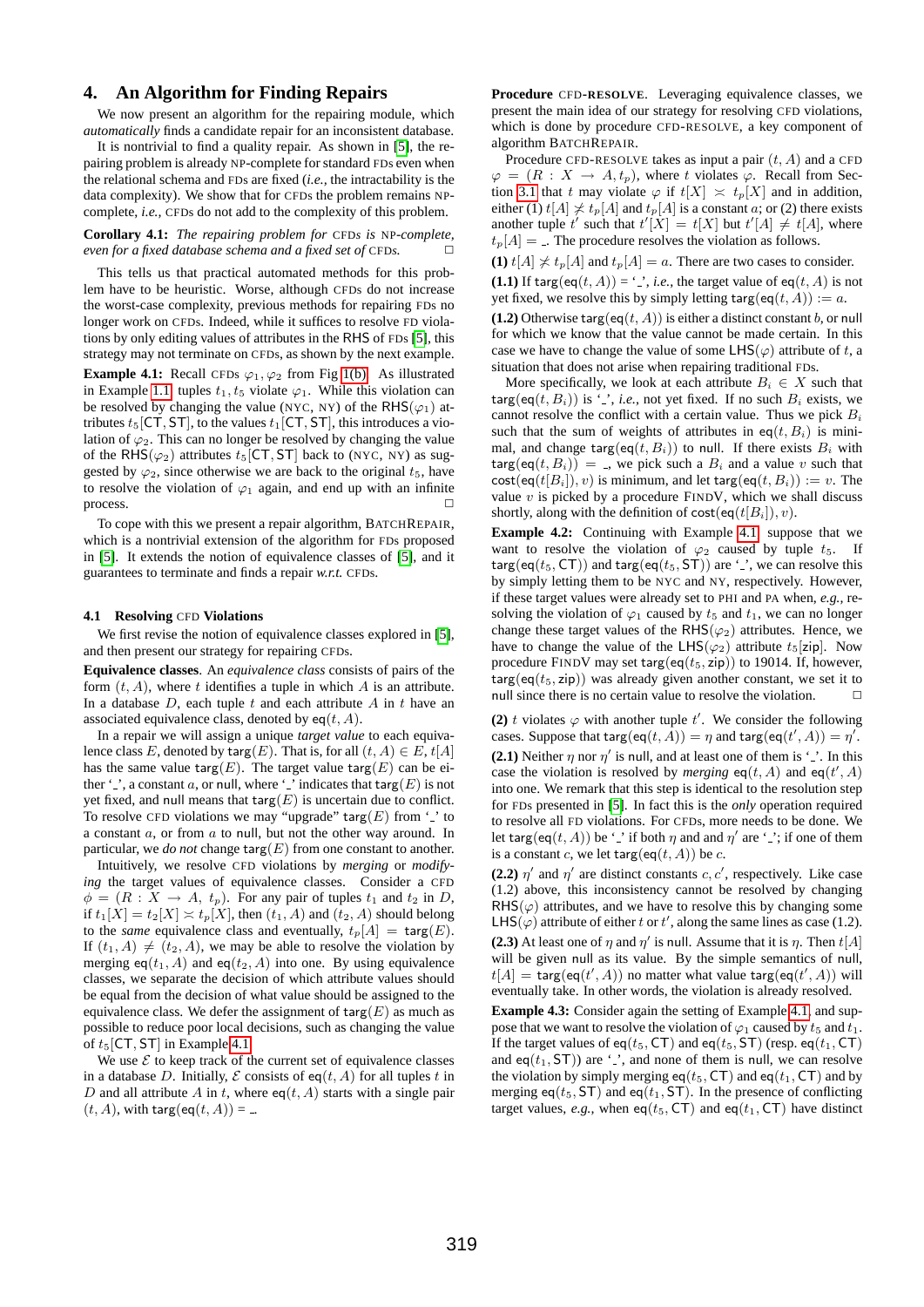#### **Procedure** BATCHREPAIR(D, Σ)

```
Input: A set \Sigma of CFDs, and a database D.
Output: A repair Repr of D.
```

|     | 1. $\mathcal{E} := \{ \{ (t, A) \} \mid t \in R, A \in att(R) \};$         |  |  |  |
|-----|----------------------------------------------------------------------------|--|--|--|
|     | 2. for each $E \in \mathcal{E}$ do $\quad$ * initializing targ(E) */       |  |  |  |
| 3.  | targ $(E) :=$ :                                                            |  |  |  |
|     | 4. Initialize Dirty_Tuples;                                                |  |  |  |
|     | 5. while Dirty_Tuples $\neq \emptyset$                                     |  |  |  |
| 6.  | $(t, B, v, \varphi) :=$ PICKNEXT();                                        |  |  |  |
| 7.  | $\mathsf{Repr} := \mathsf{CFD}\text{-}\mathsf{RESOLVE}(t, B, v, \varphi);$ |  |  |  |
| 8.  | Update Dirty_Tuples:                                                       |  |  |  |
| 9.  | <b>if</b> Dirty_Tuples = $\emptyset$ then                                  |  |  |  |
|     | 10. for each $E \in \mathcal{E}$ do                                        |  |  |  |
| 11. | <b>if</b> targ(E) = _ then $\forall$ instantiating _*/                     |  |  |  |
| 12. | $\textsf{targ}(E) :=$ a constant with the least cost;                      |  |  |  |
| 13. | Update Dirty_Tuples;                                                       |  |  |  |
|     | 14. for each $E \in \mathcal{E}$ and each $(t, A) \in E$ do                |  |  |  |
|     | 15. $t[A] := \text{targ}(E);$ /* updating D to obtain Repr                 |  |  |  |
|     | 16. return $D$ .                                                           |  |  |  |

#### <span id="page-5-0"></span>**Figure 4: Algorithm BATCHREPAIR**

constant target values, we have to change the target value of the LHS( $\varphi_1$ ) attributes of either  $t_1$  or  $t_5$ , *i.e.*, the target value of one of  $eq(t_5, AC), eq(t_5, PN), eq(t_1, AC)$  or  $eq(t_1, PN).$ 

### **4.2 Batch Repair Algorithm**

We now present algorithm BATCHREPAIR. In addition to the set  $\mathcal E$  of equivalence classes, the algorithm keeps track of violations of CFDs. As we have seen in Example [4.1,](#page-4-0) a repair may generate *new violations*. Therefore, we maintain for each CFD  $\varphi \in \Sigma$ a set Dirty\_Tuples( $\varphi$ ) of tuples that (possibly) violate  $\varphi$ . We update these sets after each resolution of a violation. More precisely, suppose that a violation of  $\varphi$  caused by t is resolved by updating  $eq(t, A)$ . Then for each tuple t', if  $(t', A) \in eq(t, A)$ , and for each  $\psi = (R : X \to C, t_p)$ , if  $A \in X \cup \{C\}$ , we add t' to Dirty\_Tuples( $\psi$ ). We then remove t from Dirty\_Tuples( $\varphi$ ). In this way Dirty Tuples always contain all *potentially unresolved* tuples.

The algorithm is shown in Fig. [4.](#page-5-0) We start with initialization of the set  $\mathcal E$  of equivalence classes and Dirty\_Tuples (lines 1-4). Next, as long as there are dirty tuples (loop on line 5) we greedily look for the "best" next repair. More specifically, the procedure PICKNEXT loops over each CFD  $\varphi \in \Sigma$  and its violating tuple t; it identifies which pair  $(\varphi, t)$  incurs the least cost to repair (line 6). The algorithm then resolves t for  $\varphi$  (line 7), resulting in a modified set of equivalence classes, by invoking procedure CFD-RESOLVE. It then updates the set of dirty tuples (line 8) before finding the next best repair. If no more dirty tuples are unresolved (line 9), then for each equivalence class  $E \in \mathcal{E}$  with targ $(E) = 1$ , it finds a constant value with the least cost to instantiate  $\text{targ}(E)$  (lines 10-12). That is, *ultimately* all equivalence classes will have either a constant value or null. This instantiation may introduce new violations, and thus Dirty Tuples should be maintained (line 13). After the loop, we create a repair Repr by editing the original database  $D$  by using the target values of equivalence classes (lines 14-15).

The most expensive and elaborate procedure is PICKNEXT (see Fig. [5\)](#page-5-1). It finds the next tuple t and CFD  $\varphi$  to be resolved. More specifically, for each CFD  $\varphi$  and its unresolved tuple t, PICKNEXT first decides for which attribute B of t it can update  $eq(t, B)$  to resolve the violation (line 3), following the analysis described in Section [4.1.](#page-4-1) After  $B$  is fixed, it finds a set  $S$  of tuples that agree with t on all the attributes in  $\varphi$  except B (line 4). The idea is that we may pick a target value v for  $eq(t, B)$  from the B-attribute values of the tuples in  $S$  (line 5). It then analyzes the cost of repairing the violation using v (lines 6-7), where  $Cost(t, B, v)$  is defined to be  $\sum_{(t', C) \in \mathfrak{so}(t, B)} w(t', C) \cdot \text{cost}(v, t'[C])$ . It returns  $(t, B, v)$  with  $(t',C) \in \mathsf{eq}(t,B)$   $w(t',C) \cdot \mathsf{cost}(v,t'[C])$ . It returns  $(t, B, v)$  with

### **Procedure** PICKNEXT()

- 1. BestCost  $:= \infty$ ;
- 
- 2. **for** each CFD  $\varphi = (R : X \to A, t_p), t \in \text{Dirty-Tuples}(\varphi)$  **do**<br>3. decide an attribute B in t to undate eq(t, B): 3. decide an attribute B in t to update eq(t, B);<br>4.  $S := \{t' \in R \mid t'|X \cup \{A\} \setminus \{B\}| = t|X \cup$
- 4.  $S := \{ t' \in R \mid t' [X \cup \{A\} \setminus \{B\}] = t [X \cup \{A\} \setminus \{B\}] \};$
- 5.  $v := \text{FINDV}(t, B, S, \varphi);$
- 6. **if**  $Cost(t, B, v) <$  BestCost then
- 7. BestFix :=  $(t, B, v, \varphi)$ ; BestCost := Cost $(t, B, v)$ ;

```
8. return BestFix;
```
## <span id="page-5-1"></span>**Figure 5: procedure PICKNEXT**

the least cost (line 8).

It remains to show how the value v is picked. Given t, B and  $\varphi$ , procedure FINDV (not shown) aims to select semantically-related values by first using values in CFDs. If this is not possible, a value is selected from values appearing in related tuples. Moreover, by the definition of Cost the optimal value is selected in a similar way as in the most-common-value strategy. More precisely, FINDV checks whether  $B = A$ . If so, v is already determined by either  $t_p[A]$  (case (1.1) in Section [4.1\)](#page-4-1) or the target values of eq(t, A) and eq(t', A) (t' is the tuple with which t violates  $\varphi$ , case (2.1)). Otherwise, *i.e.*, if  $B \in \mathsf{LHS}(\varphi)$ , it inspects targ(eq(t<sub>1</sub>, B)) for all  $t_1 \in S$ , and finds v with the least  $Cost(t, B, v)$  such that  $v \neq t[B]$ . The motivation for picking  $v$  from  $S$  is to find a semanticallyrelated value, identified by the pattern  $t[X \cup \{A\} \setminus \{B\}]$ . If such v does not exist, it lets  $v := \text{null}$ .

**Example 4.4:** Returning to Example [4.2,](#page-4-2) suppose now that the target values of  $(eq(t_5, \text{CT}), eq(t_5, \text{ST}))$  are (PHI, PA). To resolve the violation of  $\varphi_2$  caused by  $t_5$ , we decide to change the target value of  $t_5$ [zip]. Procedure PICKNEXT finds  $S = \{t_1, t_2, t_3, t_4\}$ ,  $i.e., S$  consists of all tuples  $t'$  with (PHI, PA) as the target value of  $(eq(t', CT), eq(t', ST)),$  Now Procedure FINDV attempts to choose v from the target values of eq(t', zip) for  $t' \in S$ . There are two such values: 19014 and 10012. It decides to pick 19014 since it is the only one that differs from  $t_5[B]$ . If S were empty or  $\text{targ}(eq(t_5, zip))$  already had a constant, it assigns null to v.

Upon receiving  $(t, B, v, \varphi)$  from PICKNEXT, procedure CFD-RESOLVE in algorithm BATCHREPAIR merges or update the target values of equivalence classes to resolve the violation of  $\varphi$  caused by t, as described in Section [4.1.](#page-4-1)

**Correctness.** Clearly at each step of algorithm BATCHREPAIR, a CFD violation is resolved. However, each step can also introduce new violations as illustrated in Example [4.1;](#page-4-0) moreover, a tuple  $t$  can appear as a violation multiple times. Nevertheless, BATCHREPAIR always terminates and generates a repair.

**Theorem 4.2:** *Given any database*  $D$  *and any set*  $\Sigma$  *of* CFD*s,* BATCHREPAIR *terminates and finds a repair* Repr  $\models \Sigma$  for D.  $\Box$ 

**Proof sketch:** At each step either the total number  $N$  of equivalence classes is reduced or the number  $H$  of those classes that are assigned a constant or null is increased. Let  $k$  be the number of  $(t, A)$  pairs in D. Since  $N \leq k$  and  $H \leq 3 \cdot k$  (the target value of  $eq(t, A)$  can only be '\_', a constant, or null), BATCHREPAIR necessarily terminates. Furthermore, since the algorithm proceeds until no more dirty tuples exist, it always finds a repair of  $D$ .  $\Box$ 

# <span id="page-5-2"></span>**5. An Incremental Repairing Algorithm**

In this section we present the algorithm underlying the incremental module of our framework shown in Fig [3,](#page-3-0) which tackles the *incremental repairing problem*. As remarked in Section [3.3,](#page-3-1) it suffices to consider  $\Delta D$  consisting of insertions only, as deletions never cause any inconsistencies.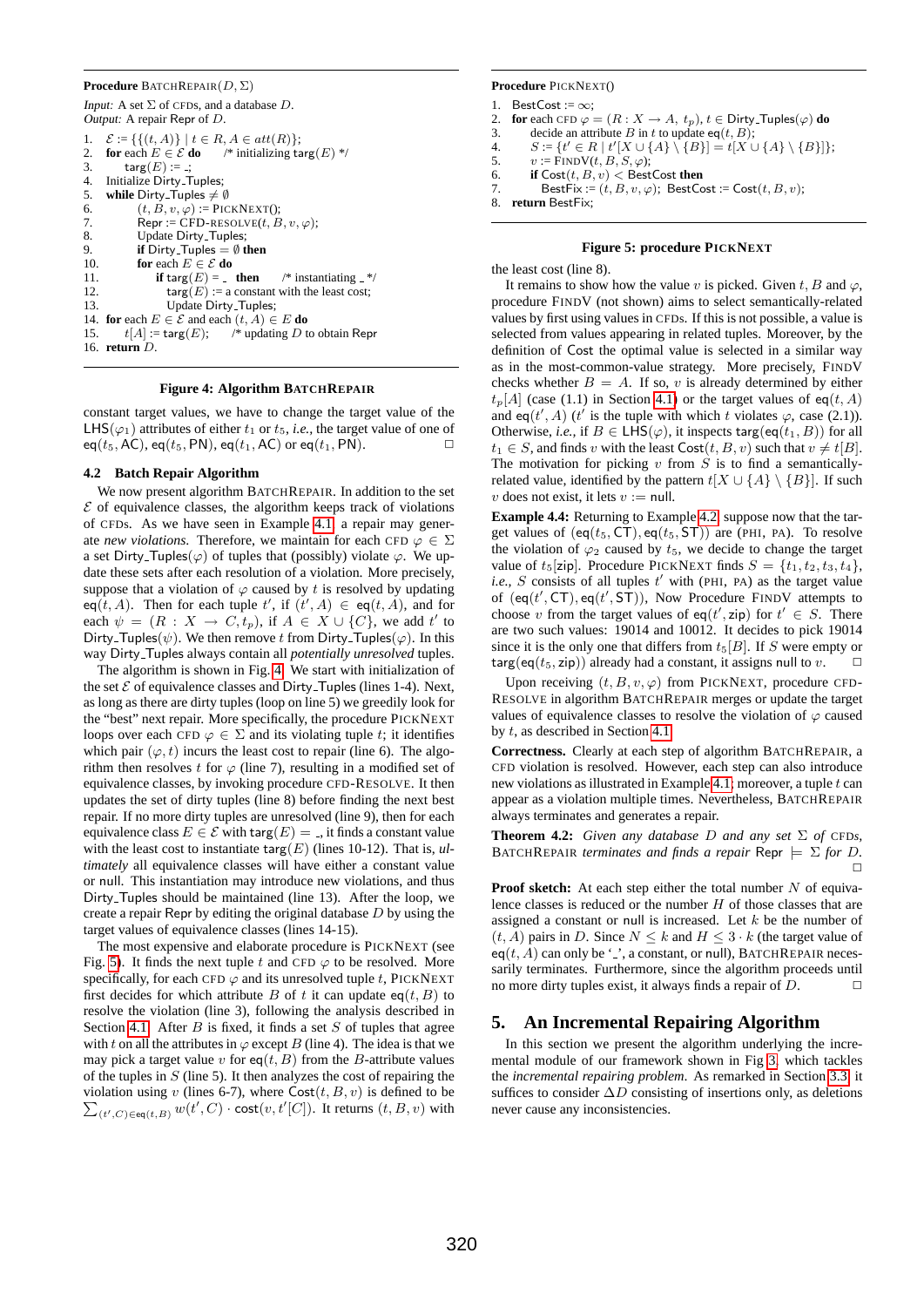#### **Procedure INCREPAIR**(D, ∆D, Σ, O)

```
Input: A clean database D, a set \Sigma of CFDs, a set of updates \Delta D.
       and an ordering O on \Delta D.
Output: A repair Repr of D \oplus \Delta D such that D \subseteq Repr.
1. Repr := D:
```
- 2. **for** each  $t$  in  $\Delta D$  in the given order  $O$  **do**
- 3. Repr<sub>t</sub> := TUPLERESOLVE (*t*, Repr,  $\Sigma$ );
- 4. Repr := Repr  $\cup$  {Repr<sub>t</sub>};

```
5. return Repr.
```
### <span id="page-6-2"></span>**Figure 6: Algorithm INCREPAIR**

One might think that the incremental repairing problem is simpler than its batch (non-incremental) counterpart. Unfortunately it is not the case. Indeed, since the repairing problem (see Section [3.3\)](#page-3-1) can be seen as an instance of the incremental repairing problem (indeed, just consider the case that  $D = \emptyset$ ), we immediately obtain the following corollary from Theorem [4.1.](#page-4-3)

<span id="page-6-1"></span>**Corollary 5.1:** *The incremental repairing problem for* CFD*s is* NP*complete, even for a fixed schema and a fixed set of* FD*s*.  $\Box$ 

Therefore, we again have to rely on heuristics in the incremental setting. We first develop a heuristic in Section [5.1](#page-6-0) and then present optimization techniques to improve the algorithm in Section [5.2.](#page-7-0) Finally, we show in Section [5.3](#page-7-1) that the incremental algorithm in fact provides an alternative method for the repairing problem.

#### <span id="page-6-0"></span>**5.1 Incremental Algorithm and Local Repairing Problem**

Given a set of updates  $\Delta D$ , Corollary [5.1](#page-6-1) tells us that it is beyond reach in practice to find an optimal  $\Delta D_{\text{Repr}}$ . Furthermore, we cannot directly apply the algorithm developed for the repairing problem to finding  $\Delta D_{\text{Repr}}$  since we cannot prevent it from updating the clean D. Following the approach commonly used in repairing census data [\[13,](#page-11-5) [35\]](#page-11-6), we repair the tuples in ∆D *one at a time* following some ordering  $\mathcal O$  on these tuples. We assume that  $\mathcal O$  is given but will provide various orderings in Section [5.2.](#page-7-0)

Therefore, the key problem is to find, given a clean database D, a tuple t to be inserted into D, and a set  $\Sigma$  of CFDs, a repair Repr<sub>t</sub> of t of minimum cost such that  $D \cup \{$ Repr<sub>t</sub> $\}$  is a repair. We refer to this as the *local repairing problem*.

**Algorithm INCREPAIR**. The overall driver of our incremental repairing algorithm is presented in Fig. [6.](#page-6-2) Taking as input a database D, a set  $\Delta D$  of updates, a set  $\Sigma$  of CFDs, and an ordering  $O$  on  $\Delta D$ , it does the following. It first initializes the repair Repr with the current clean database  $D$  (line 1). It then invokes a procedure called TUPLERESOLVE (line 3) to repair each tuple t in  $\Delta D$  according to the given order  $O$  (line 2), and adds the local repair Repr<sub>t</sub> of t to Repr (line 4) before moving to the next tuple. Once all tuples in  $\Delta D$  are processed, the final repair is reported (line 5).

The key characteristics of INCREPAIR are (i) that the repair grows at each step, providing in this way more information that we can use to clean the next tuple, and (ii) that the data in  $D$  is not modified since it is assumed to be clean already.

**Algorithm** TUPLERESOLVE. The core of the INCREPAIR algorithm is the procedure TUPLERESOLVE that aims to solve the local repairing problem. One might think that the local repairing problem would make our lives easier. However, the result below tells us that it is not the case.

<span id="page-6-3"></span>**Theorem 5.2:** *The local repairing problem is* NP*-complete. Moreover, it remains intractable if one considers standard* FD*s only.*  $\Box$ 

**Proof sketch:** The NP-hardness is verified by reduction from the distance-SAT problem, which is NP-complete [\[3\]](#page-11-18). That is to determine, given a propositional logic formula  $\phi$ , an initial truth assignment  $\rho_1$ , and a constant k, whether there exists a truth assignment **Procedure** TUPLERESOLVE(t, Repr, Σ)

*Input:* A tuple t to repair, the current repair Repr, and a set  $\Sigma$  of CFDs. *Output:* A repair  $\text{Repr}_t$  of t such that  $\text{Repr} \cup \{\text{Repr}_t\} \models \Sigma$ .

1.  $C := \emptyset$ ; Repr<sub>t</sub> := t; 2. **while**  $\text{attr}(R) \neq C$  **do**<br>3 **cost**  $:= \infty$  $\cos t := \infty$ ; 4. **for** each  $C \in [\text{attr}(R) \setminus C]_k$  **do**<br>5.  $\mathcal{V} := {\hat{v} | \text{Repr} \cup \{repr_t [C/\} | \text{Imerr}_t \cdot \mathcal{V}_t\}}$  $\mathcal{V} \coloneqq \{ \hat{v} \mid \text{R}e^{\frac{1}{2}} \cup \{repr_t[C/\hat{v}] \} \models \Sigma(C \cup C) \};$ 6.  $\hat{v} := \arg \min_{\hat{v} \in \mathcal{V}} \text{costfix}(C, \hat{v});$ <br>
7. **if** costfix(*C*,  $\hat{v}$ ) < cost then **if** costfix $(C, \hat{v}) <$  cost **then** 8. cost := costfix( $C, \hat{v}$ ); BestFix:= $(C, \hat{v})$ ; 9.  $C := C \cup C$ ; Repr<sub>t</sub> := Repr<sub>t</sub> [ $C/\hat{t}$ ]; 10. **return**  $\text{Repr}_t$ .

<span id="page-6-4"></span>

 $\rho_2$  that satisfies  $\phi$  and differs from  $\rho_1$  in at most k variables.  $\Box$ Theorem [5.2](#page-6-3) shows that finding the optimal repair Repr<sub>t</sub> of t is infeasible in practice. Indeed, the naive approach, namely, enumerating all possible repairs and then selecting the one with the minimal cost, is clearly not an option in case that the number of attributes or the size of the active domains is large.

In light of this intractability, procedure TUPLERESOLVE is based on a *greedy* approach. As shown in Fig. [7,](#page-6-4) it takes as input a single tuple t to be inserted, the current repair Repr, and a set  $\Sigma$  of CFDs, and returns a repair  $\mathsf{Repr}_t$  of t such that  $\mathsf{Repr} \cup \{\mathsf{Repr}_t\} \models \Sigma$ .

Before we explain TUPLERESOLVE in more detail, we need some notation. For a fixed integer  $k > 0$  and a set of attributes  $X \subseteq \text{attr}(R)$  we denote by  $[X]_k$  the set of all subsets of X of size k. For a tuple t, a set  $C \in |X|_k$  and  $\overline{v} = (v_1, \ldots, v_k)$ , where  $v_i \in \text{adom}(D, A_i) \cup \{\text{null}\}\$ for each  $A_i \in C$ , we denote by  $t[C/\bar{v}]$ the tuple obtained by replacing  $t[A_i]$  by  $v_i$  for each  $A_i \in C$  and leaving the other attributes unchanged. Finally, for a set  $\Sigma$  of CFDs and a set  $X \subseteq \text{attr}(R)$ , we denote by  $\Sigma(X)$  the set of CFDs in  $\Sigma$ of the form  $(R: Y \to A, t_p)$  with  $Y \cup \{A\} \subseteq X$ .

We explain how procedure TUPLERESOLVE works in an inductive way. In a nutshell, it greedily finds the "best" sets of attributes of  $t$  to modify in order to create a repair. More specifically, for a fixed  $k > 0$  it first finds the "best"  $C_1 \in [\text{attr}(R)]_k$  (lines 4–9) and attribute values  $\hat{v} = (v_1, \dots, v_k)$  for the attributes in  $C_1$  such that (i)  $v_i$  is in adom(Repr,  $A_i$ ) ∪ {null} (line 5);

(ii) Repr  $\cup$  {t[C<sub>1</sub>/ $\hat{v}$ ]} satisfies all CFDs in  $\Sigma(C_1)$  (line 5); and

(iii) the cost costfix $(C_1, \hat{v}) = \text{cost}(t, t[C_1/\hat{v}]) \times \text{vio}(t[C_1/\hat{v}])$  is minimal (lines 6–8).

In other words, the predefined parameter  $k$  limits the number of possible repairs that we consider. Our experiments show that for  $k = 1, 2$  we are already able to obtain good results. We denote the set of all k-tuples  $\bar{v}$  satisfying (i) and (ii) by  $\mathcal V$  (line 5). Once TU-PLERESOLVE finds  $C_1$  and  $\hat{v}$ ,  $C_1$  is added to  $\mathcal C$  and  $t$  is replaced by  $t_1 = t[C_1/\hat{v}]$  (line 9). Furthermore, TUPLERESOLVE will *never* backtrack and modify  $t_1$  for the attributes in  $C_1$  again.

Suppose that TUPLERESOLVE already selected  $n$  best pairwise disjoint sets  $C_1, \ldots, C_n$  in  $[\text{attr}(R)]_k$  and k-tuples  $\hat{v}_1, \ldots, \hat{v}_n$ such that for  $t_n = t_{n-1} [C_n/\hat{v}_n]$ , we have that Repr  $\cup \{t_n\}$  $\Sigma(\mathcal{C})$ , where  $\mathcal{C} = C_1 \cup \cdots \cup C_{n-1}$ . That is,  $t_n$  is the current (almost) repair for t. If  $\text{attr}(R) = C$  then clearly  $t_n$  is a real repair of t and TUPLERESOLVE will output Repr<sub>t</sub> =  $t_n$  (line 2, line 10). Otherwise, TUPLERESOLVE finds the next best set  $C_{n+1}$  in [attr $(R) \setminus C|_k$  and finds a k-tuple  $\hat{v}_{n+1}$  satisfying the same conditions (i)–(iii) as above *except* that the repair  $t_{n+1}$  $t_n[C_{n+1}/\hat{v}_{n+1}]$  must satisfy  $\Sigma(C_{n+1}\cup \mathcal{C})$ . Again, the set  $C_{n+1}$  is then added to C and the current (almost) repair is set to  $t_{n+1}$ . The procedure TUPLERESOLVE keeps selecting such sets of attributes and values until  $attr(R)$  is completely covered.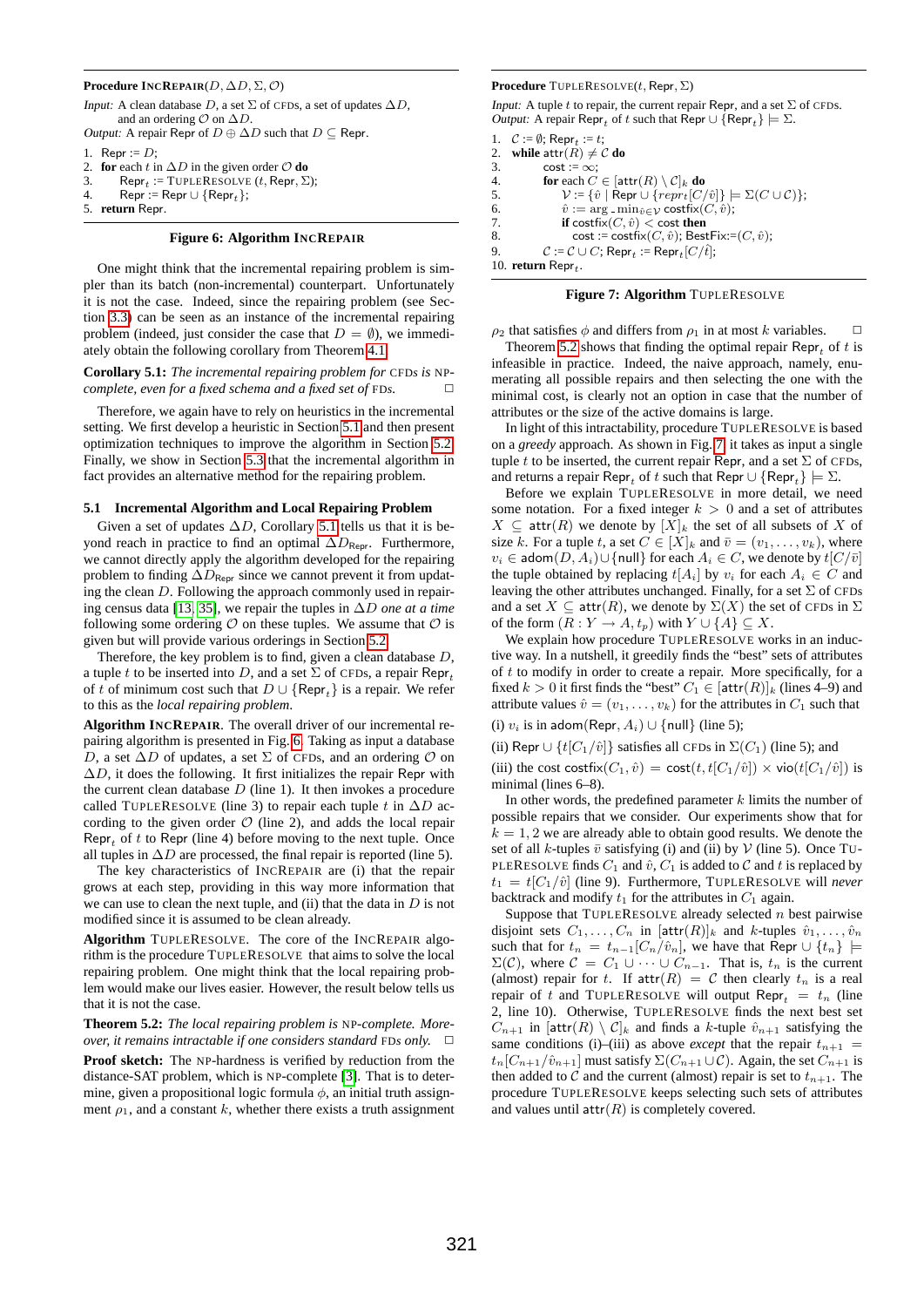It is important that  $\bar{v}$  is allowed to contain null values (see property (i)). Indeed, this is needed for guaranteeing the existence of  $k$ -tuples  $\bar{v}$  satisfying property (ii) as the next example illustrates.

<span id="page-7-2"></span>**Example 5.1:** Consider  $t_5$  in Example [1.1](#page-0-0) and suppose that  $k = 2$ . Suppose that TUPLERESOLVE already fixed all attributes except CT and ST. In fact, no attribute values in  $t<sub>5</sub>$  are changed since the violated CFDs involve the two non-fixed attributes. In order for TU-PLERESOLVE to repair  $t_5$  it needs to find a tuple  $\hat{v} = (v_1, v_2)$ for  $C = \{CT, ST\}$  such that  $t_5[C/\hat{v}]$  satisfies both  $\varphi_1$  and  $\varphi_2$ . As observed in Example [1.1](#page-0-0) no such  $\hat{v}$  exists when we only consider values in the active domains. Thus the only possible  $\hat{v}$  here is (null, null). In contrast, Example [1.1](#page-0-0) shows that  $C = \{CT, ST, zip\}$ for  $k = 3$ , and  $\hat{v}$ =(PHI, PA, 19014) provides a repair for  $t_5$ .

**Correctness.** The termination of INCREPAIR follows from the fact that (i) each tuple in  $\Delta D$  is treated only once; and (ii) each attribute is modified at most once by TUPLERESOLVE. Moreover, TUPLERESOLVE always generates a repair for each tuple in  $\Delta D$ .

**Theorem 5.3:** *Given a database* D*, a set* Σ *of* CFD*s and update* ∆D*,* INCREPAIR *always terminates and finds a repair* ∆DRepr *such that*  $D \oplus \Delta D_{\text{Reor}} \models \Sigma$ , *regardless of the ordering*  $\mathcal{O}$ *.* 

# <span id="page-7-0"></span>**5.2 Ordering for Processing Tuples and Optimizations**

While the ordering  $\mathcal O$  for processing tuples has no impact on the termination of an INCREPAIR process, it does make a difference when it comes to repairing performance and the accuracy of the repair. We next study various orderings, based on which we develop (and experiment with) variants of the INCREPAIR algorithm.

Theorem [4.1](#page-4-3) tells us that it is beyond reach in practice to find an ordering that leads to an optimal repair. Thus we propose and experiment with the following orderings.

**Linear-scan ordering.** A naive approach is to adopt an arbitrary linear-scan order for  $\mathcal{O}$ , with the benefit that it incurs no extra cost. We refer to INCREPAIR based on this as L-INCREPAIR.

**A greedy algorithm based on violations.** This algorithm, referred to as V-INCREPAIR, is based on the *number of violations* vio(t) of each tuple t, which is defined in Section [3.1.](#page-2-1) A tuple  $t \in D$ might cause multiple violations of constraints in  $\Sigma$ . Intuitively, the less vio( $t$ ) is, the more accurate  $t$  is and the less costly to repair it. Algorithm V-INCREPAIR repairs tuples in the *increasing* order of  $vio(t)$  so that accurate tuples are included in Repr early, and based on them we resolve violations of "less accurate" tuples.

**A greedy algorithm based on weights.** Another approach is based on the weight wt(t) of a tuple t (recall the definition of wt(t) from Section [3.2\)](#page-3-2). Intuitively, the larger  $wt(t)$  is, the more accurate t is. We develop a variant of INCREPAIR, referred to as W-INCREPAIR, which processes tuples based on the *decreasing* order of  $wt(t)$  to reduce the cost and improve the quality of repairs found.

We next present optimizations adopted by our algorithm.

**Optimization.** The main computational cost of INCREPAIR lies in the procedure TUPLERESOLVE. Indeed, there one needs to (i) consider all possible subsets  $C$  of attributes of size  $k$ ; (ii) for each such C compute the set V consisting of all possible k-tuples  $\bar{v}$  on the attributes in  $C$  that satisfy the relevant CFDs; and (iii) obtain from V the tuple  $\hat{v}$  that has minimal cost with  $t[C]$  (Fig [7,](#page-6-4) lines 5–6). To do these tasks efficiently we leverage the use of indices. **LHS-indices.** For each CFD  $(R : X \rightarrow A, t_p)$  in  $\Sigma$  we build an index  $\mathcal I$  for the embedded FD  $X \to A$ . The index consists of pairs  $\langle \text{key}, \text{it} \rangle$  where key uniquely identifies item it in  $\mathcal I$  and is constructed as follows: if  $t_p[A] = a$ , then we simply add  $\langle t_p[X], a \rangle$ to *I*; if  $t_p[A] =$ , then we add for each tuple  $t^i \in$  Repr such that  $t'[X] \asymp t_p[X]$  the pair  $\langle t''[X], t''[A] \rangle$  to  $\mathcal{I}$ . Observe that because

Repr is clean, such keys provide indeed a unique identifier.

Now, given a tuple  $t'$  and a fixed set of attributes  $C$ , we can efficiently determine whether or not a candidate repair  $t'' = t'[C/\bar{v}]$ violates a CFD  $(R : X \rightarrow A, t_p)$  in  $\Sigma(C \cup C)$  by (i) searching the index for  $\varphi$  using  $t''[X]$  as key; and (ii) testing whether  $t''[A]$ matches the returned item. Doing this for all CFDs allows us to compute the number of violations of a candidate repair efficiently.

Finally, these indices are dynamically updated when repairs are added to Repr using standard update mechanisms.

**Cost-based indices.** We arrange the values of adom(Repr, A) for each attribute  $A$  in a tree structure, by using a hierarchical agglomerative clustering method [\[20\]](#page-11-19). In the tree, "similar" values are grouped together based on the DL metric. Suppose for the moment that we are considering a single attribute  $A$  only and want to range over adom(Repr,  $A$ ) such that values are considered in decreasing similarity to a given attribute value  $t[A]$ . We then simply iterate over adom(Repr, A) by first searching for  $t[A]$ , starting from the root, and then moving to its child cluster that is closest to  $t[A]$  in terms of the DL metric. This process then continues until we find a value modification for  $t[A]$  that satisfies the requirements given in TUPLERESOLVE. If no suitable candidate can be found, we simply use null. In case of multiple attributes (recall that TUPLERE-SOLVE tries to find  $k$ -tuples), we range over the individual trees in a nested way until a suitable candidate tuple is found. Again, we introduce null whenever no suitable attribute value can be found.

#### <span id="page-7-1"></span>**5.3 Applying INCREPAIR in the Non-incremental Setting**

Algorithm INCREPAIR can also be used in the non-incremental setting. Indeed, given a dirty database  $D'$  one can first extract a maximal consistent set of tuples  $D$  from  $D'$  and then simply apply INCREPAIR to D and  $\Delta D = D' \setminus D$ . However, computing such a maximal set of tuples might be too hard in practice:

**Proposition 5.4:** It is NP-hard to find, given a dataset D' and a set  $\Sigma$  *of* CFD*s, a maximal subset C of D' such that*  $C \models \Sigma$ .

**Proof sketch:** This is verified by reduction from the independent set problem, which is NP-complete (cf. [\[17\]](#page-11-20)).  $\Box$ 

Greedy algorithms do provide some approximation guarantees [\[7\]](#page-11-21) for finding such a set C. However, unless for each CFD  $\varphi \in \Sigma$ the number of tuples that violate  $\varphi$  with another tuple is bounded by a small constant, the approximation factor grows with the size of the database [\[19\]](#page-11-22). A simpler approach is to compute the set  $C'$ of tuples that do not violate *any* constraint in Σ. This clearly does not gives us a maximal set of tuples but as shown in [\[6\]](#page-11-0) it can be efficiently computed using SQL queries. Moreover, in practice one can often expect this set to be fairly large. Indeed, the typical error rate of real-world data in enterprises is 1%–5% [\[31\]](#page-11-1).

## <span id="page-7-3"></span>**6. Statistical Methods for Improving Accuracy**

In this section we present the third part of the cleaning framework shown in Fig. [3,](#page-3-0) *i.e.,* the *sampling module*. The repairing algorithms BATCHREPAIR and INCREPAIR both return a repair Repr that satisfies the CFDs in  $\Sigma$ , *i.e.*, consistent *w.r.t.* the given CFDs. However, certain value changes in Repr, which were automatically generated, may not be what the user wants. Referring to Exam-ples [1.1](#page-0-0) and [5.1,](#page-7-2) INCREPAIR (for  $k = 3$ ) resolves the  $\varphi_5$  by modifying  $t<sub>5</sub>$  in the attributes CT, ST and zip, while the user may have wanted to modify  $t_5$ [AC] only. This concerns the *accuracy* of the repair, rather than its consistency.

As remarked in Section [3.3,](#page-3-1) it is unrealistic to consult the user for every change. To improve the accuracy without incurring excessive human efforts, we propose a sampling process. The procedure SAMPLING (not shown) involves the user to inspect and edit *a*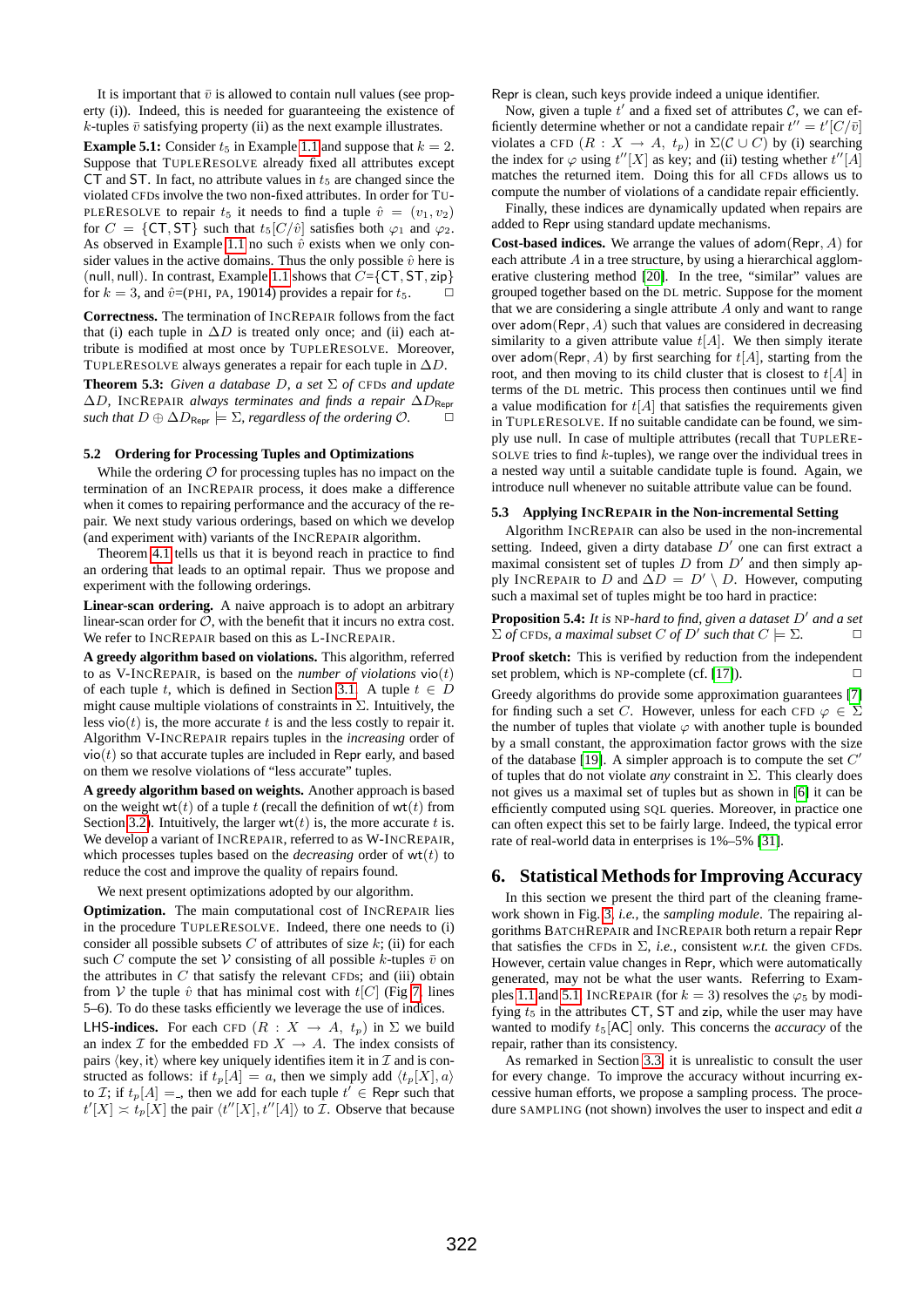*sample* of Repr rather than the entire Repr. This procedure ensures that for candidate repairs found by the repairing algorithms, their *estimated inaccuracy rate, i.e.,*  $|diff(Repr, D_{opt})|/|D_{opt}|$ , is below a predefined bound  $\epsilon$  with high confidence  $\delta$ .

Given a repair Repr and predefined  $\epsilon$  and  $\delta$ , procedure SAM-PLING works as follows: (1) it draws a sample  $S$  from Repr and lets the user inspect S; (2) based on the user feedback and  $\epsilon$ , it computes a *test statistic* z; and finally (3) it compares z with the critical value  $z_{\alpha}$  at confidence level  $\delta$ , which is obtained via normal distribution (see, *e.g.*, [\[1\]](#page-11-23)), where  $\alpha = 1 - \delta$ . If  $z \leq -z_{\alpha}$ , then it rejects the null hypothesis that the proportion of inaccurate data in Repr is above the given  $\epsilon$  value, and Repr is returned as a candidate repair. Otherwise it recruits the user to edit *both* the sample S and CFDs in  $\Sigma$ . This user interaction may trigger new violations after which the repairing algorithm and sampling process are invoked again, based on the possibly *user-revised* set Σ of CFDs and database.

The objective of SAMPLING is twofold: (i) It involves the users to check whether the repair is accurate enough to meet their expectation on the data quality; and (ii) it allows the repairing algorithms to "learn" from the user interaction and improve the next round of cleaning process. In particular, the user may enter new CFDs based on new semantic bindings of related values.

We next outline methods for drawing a sample and for computing the statistic test. We also discuss the size of the samples required to guarantee with high probability that the inaccuracy ratio is below the predefined  $\epsilon$  threshold.

**Sampling methods.** A naive approach is to use uniform random sampling techniques. However, the tuples drawn in this way may not sufficiently *represent* those that were modified by the repairing algorithm, which are the tuples that we would like the user to check since they have a higher likelihood to be inaccurate. This motivates us to employ the stratified sampling method [\[1\]](#page-11-23).

The idea is to partition the tuples in Repr into multiple strata and draw certain number of tuples from each strata, giving priority to strata that are likely to be inaccurate. More specifically, suppose that we want to draw a sample of  $k$  tuples. We partition Repr into m strata  $P_1, \ldots, P_m$  with  $m < k$ . For  $i \in [1, m]$ , the stratum  $P_i$ consists of those tuples  $t'$  in Repr such that  $t'$  was obtained by the repairing algorithm by modifying a tuple  $t$  in the original dataset D with vio(t)  $\ge v_i$ , where vio(t) is the number of violations of t (Section [3.1\)](#page-2-1), and  $v_i$  is a fixed threshold. Alternatively, instead of using vio(t) one can use  $cost(t', t)$  to partition the data set.

 $\sum_{i\in[1,m]}\xi_i = 1$  and  $\xi_i \leq \xi_{i+1}$ . Then we draw  $\xi_i \cdot k$  many tu-We also assume predefined thresholds  $\xi_1, \ldots, \xi_m$  such that ples from the stratum  $P_i$ . In this way we give a larger coefficient  $\xi_i$  to the stratum  $P_i$ , and thus draw more tuples from  $P_i$ , if tuples in  $P_i$  are more likely to be inaccurate. We draw tuples from each P<sup>i</sup> by leveraging a widely used algorithm (*e.g.,* [\[33\]](#page-11-24)) that scans the data in one pass and uses constant space, and let  $S$  consist of tuples drawn from all strata.

**Statistical Test.** Let random variable X denote the number of inaccurate tuples in a sample. Because the probability of having an inaccurate tuple in the sample is proportional to the size of that sample, the variable  $X$  obeys a Binomial distribution, which is commonly computed via its normal approximation (provided that the sample size is large enough). Thus we can compute the test statistic by  $z = (\hat{p} - \epsilon)/(\sqrt{\frac{\epsilon(1-\epsilon)}{k}})$ , where  $\hat{p}$  is the inaccuracy rate in a specific sample,  $\epsilon$  is the predefined inaccuracy rate and k is the sample size. As mentioned earlier, we compare the test statistics z with the critical value  $z_\alpha$  at confidence level  $\delta$ . If  $z \leq -z_\alpha$ , we can conclude that the inaccuracy rate of Repr is below  $\epsilon$  with probability  $\delta$ .

The remaining question is how to compute the inaccuracy rate  $\hat{p}$  for a specific sample S. First, we let the user inspect and mark the tuples that fall short of the expectation. From the user feedback we get, for each  $i \in [1, m]$ , a number  $e_i$ , which is the number of inaccurate tuples in those tuples drawn from stratum  $P_i$ . The weighted inaccuracy rate  $\hat{p}$  of the sample S is computed by:  $\hat{p} =$  $(\sum_{i \in [1,m]} e_i \cdot s_i) / (\sum_{i \in [1,m]} |P_i| \cdot s_i)$ , where  $s_i = |P_i| / (\xi_i \cdot k)$ . **Sample size.** We next discuss the choice of the size  $k$  for the sample S. In general, the lower the inaccurate rate of Repr is, the larger the sample is required. Intuitively, this is because in order for inaccurate tuples to appear in the sample, a large enough sample needs to be taken. A theoretical prediction for sampling size can be derived using Chernoff bounds [\[1\]](#page-11-23), as follows.

**Theorem 6.1:** *For a random sample* S *of size* k *and a constant*  $c, \text{ if } k > \frac{c}{\epsilon} + \frac{1}{\epsilon} \ln(\frac{1}{1-\delta}) + \frac{1}{\epsilon} \sqrt{(\ln(\frac{1}{1-\delta}))^2 + 2 \cdot c \cdot \ln(\frac{1}{1-\delta})}$ , then  $P[X < c] < 1 - \delta$  *holds, i.e., the probability that at least* c *many inaccurate tuples appear in the sample*  $S$  *is no less than*  $\delta$ .  $\Box$ 

**Proof sketch:** The Chernoff bounds [\[1\]](#page-11-23) state that for any positive constant  $0 \le \eta \le 1$ , we have  $P[X < (1 - \eta)k\epsilon] \le e^{\frac{-k\eta\epsilon^2}{2}}$ . By rewriting  $P[X < c]$  to  $P[X < (1 - (1 - c/(k\epsilon)))k\epsilon]$ , and applying the Chernoff bound result to  $P[X < (1-(1-c/(k\epsilon)))k\epsilon] < 1-\delta$ , we get the inequality stated in the theorem.

# **7. Experimental Evaluation**

In this section, we present an experimental study of our repairing algorithms. We investigate the repair quality, scalability, and sensitivity to error rate and types of violations for both BATCHREPAIR and INCREPAIR.

# **7.1 Experimental Setting**

Our experiments were conducted on an Apple Xserve with 2.3GHz PowerPC dual CPU and 4GB of memory; of those, at most 2GB could be used by our system. We used a commercial DBMS on the same machine.

**Data and constraints.** Our experiments used an extension of the relation shown in Fig. [1.](#page-1-2) Specifically, its schema models a company's sales records and includes 4 additional attributes, namely, the country of the customer CTY, the tax rate of the item VAT, the title TT and quantity of the item QTT. To populate this table, we scraped real-life data from AMAZON and other websites, and generated datasets of various sizes, ranging from 10k to 300k tuples.

Our set  $\Sigma$  consists of 7 CFDs: 5 taken from Fig. [1](#page-1-2) and Fig. [2,](#page-2-0) together with two new cyclic CFDs.

We included 300–5,000 tuples in the pattern tableaus of these CFDs, enforcing patterns of semantically related values which we identified through analyzing the real data. Note that the set of constraints is fairly large since each pattern tuple is in fact a constraint.

We first populated the table such that the initial datasets are consistent with all the CFDs in  $\Sigma$ . We refer to this "correct" data as  $D_{\text{opt}}$ . We then introduced noise to attributes in  $D_{\text{opt}}$  such that each "dirty" tuple violates at least one or more CFDs. To add noise to an attribute, we randomly changed it either to a new value which is close in terms of DL metric (distance between 1 and 6) or to an existing value taken from another tuple. Such "dirty" dataset is referred to as D. We used a parameter  $\rho$  ranging from 1% to 10% for the noise rate.

Moreover, in accordance to the cost model defined in Section [3.2](#page-3-2) we set weights to the attributes of tuples in  $D$  in the following way. Suppose that  $t$  is a tuple in  $D$ , then we say that  $A$  is a "clean" attribute for t if the corresponding tuple  $t'$  in  $D_{\text{opt}}$  agrees with t on attribute  $A$ ; otherwise we call  $A$  "dirty" for  $t$ . For dirty attributes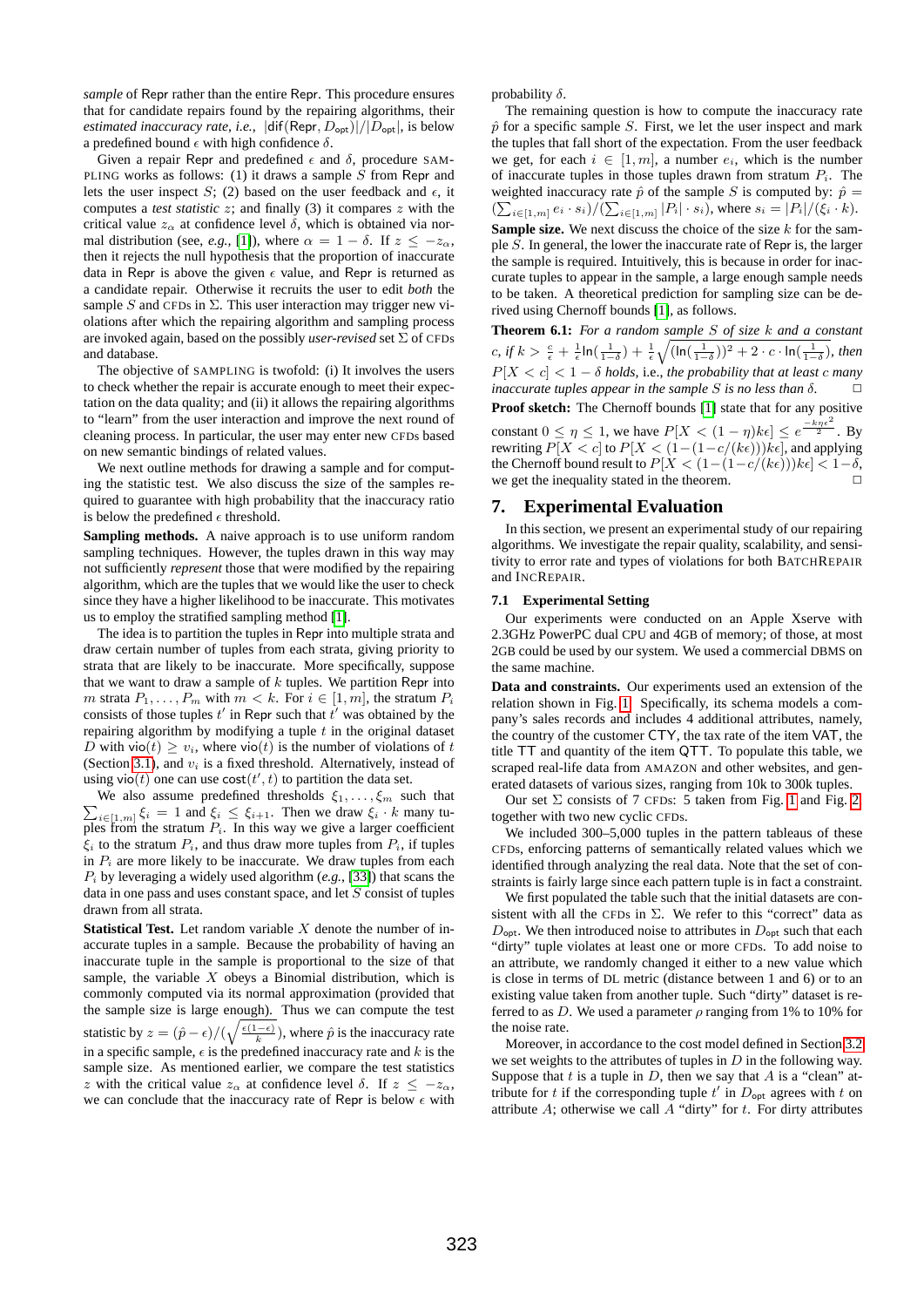in t, we randomly assign a weight  $w(t, A)$  in [0, a]; for clean attributes we randomly select a weight  $w(t, A)$  in [b, 1]. This is based on the assumption that a clean attribute usually has a slightly higher weight than a dirty attribute. In the experiments, we set  $a = 0.6$ and  $b = 0.5$ . We also studied the case when no weight information was available, by setting the weights to 1 for all attributes.

**Algorithms.** We have implemented prototypes of BATCHRE-PAIR and all three variants of INCREPAIR, *i.e.,* L-INCREPAIR, V-INCREPAIR and W-INCREPAIR, all in Java. We did not experiment with algorithm SAMPLING because we could easily find out the inaccuracy rate in a repair Repr by comparing the clean data and the repair, since we started with the clean data.

In the experiments we used INCREPAIR to repair the entire data set, as described in Section [5.3,](#page-7-1) except in one occasion (Fig. [12\)](#page-10-0). That is, L-INCREPAIR, V-INCREPAIR and W-INCREPAIR were applied to non-incremental setting except for Fig. [12.](#page-10-0)

**Measuring repair quality.** There is no benchmark algorithm available for repairing CFDs. While each repair Repr of the database D found by our algorithms satisfies all the CFDs (this follows from the correctness of our algorithms), it still may contain two types of errors: (a) the noises that are not fixed, and (b) the new noises introduced in the repairing process. Although it is important to distinguish these two types of errors, the metrics used in previous data cleaning work often considers the first type of errors while ignoring the second type. For example, [\[5\]](#page-11-7) measures *the percentage of error corrected*, which does not distinguish these two types of errors.

To measure these two types of errors, we used the notions of *Precision* and *Recall*, which are widely used in information retrieval and many other areas. *Precision* is the ratio of the number of correctly repaired noises to the number of changes made by the repairing algorithm. It measures the repair correctness. *Recall* is the ratio of the number of correctly repaired noises to the total number of noises. It measures repair completeness. For a dirty dataset D and a Repr found by our algorithms, we compute the number of noises by  $diff(D, D_{opt})$  (recall that we know  $D_{opt}$ ). The number of changes made by the repairing algorithm is  $\text{dif}(D, \text{Repr})$  and the number of noises correctly repaired is dif(D, Repr) – dif( $D_{\text{opt}}$ , Repr). Note that our algorithm may change some values to null. If such a value before the change is correct, we count the null as an error; otherwise, we treat it as a correction.

## **7.2 Experimental Results**

We now report our findings concerning the accuracy (Precision/Recall) of our algorithms, their scalability in terms of the size of the data, noise rates, and types of violations, and show the efficacy of CFDs vs. FDs in repairing data.

**Efficacy of CFDs vs. FDs.** We first show that CFDs are indeed more effective than FDs in repairing dirty data. In Fig. [8,](#page-10-1) we ran BATCHREPAIR on a dataset of 60K tuples and varied the noise rate  $\rho$  between 2% to 10%. The upper two curves report the accuracy for our set of CFDs. The lower two curves show the accuracy for the embedded FDs (*i.e.,* the CFDs in which the pattern tableau consists of a single pattern of wildcards only). Figure [8](#page-10-1) shows that patterns improved significantly the accuracy of the repair.

**Quality of the repair.** We evaluated the data quality of our repairing algorithms. We show the accuracy in terms of *Precision* (Fig. [9\)](#page-10-2) and *Recall* (Fig. [10\)](#page-10-3) of all our algorithms, *i.e.,* BATCHRE-PAIR, L-INCREPAIR, V-INCREPAIR and W-INCREPAIR. In these experiments, we varied the noise rate  $\rho$  from 1% to 10%. The total database size was fixed at 60K tuples.

Our experiments show that V-INCREPAIR and W-INCREPAIR consistently outperform L-INCREPAIR, while W-INCREPAIR performs slightly better than V-INCREPAIR. The accuracy of W-

INCREPAIR is influenced by the quality of the weights, *i.e.,* the choice of  $a$  and  $b$ . The good performance of V-INCREPAIR is consistent with the expectation that a tuple which has less violations is more likely be a correct tuple. Indeed, algorithm V-INCREPAIR first repairs tuples that are more likely to be correct, which will provide more reliable information when cleaning less accurate dirty tuples subsequently. A similar argument holds for the good accuracy of W-INCREPAIR. Moreover, the running times (Fig. [13\)](#page-10-4) of L-INCREPAIR and W-INCREPAIR are similar and slightly better than V-INCREPAIR. Therefore, the improved quality of the latter two algorithms *does not* come at a price, in terms of time.

Also in Fig. [9](#page-10-2) and Fig. [10](#page-10-3) we show the accuracy of the repair given by BATCHREPAIR. Although BATCHREPAIR and INCRE-PAIR are different in nature, the quality of the repairs provided by them is comparable. Note also that the *Precision* and *Recall* decrease slightly with the increase of noise rate, as expected. The values of *Recall* are relatively high, which means that our algorithms can repair most of the errors. *Precision* shows that new noises were introduced when repairing these errors.

In the following, when reporting on the INCREPAIR algorithm we always used V-INCREPAIR, as it consistently gave good results for a wide range of  $(a, b)$ -values.

In Fig. [14](#page-11-25) we verify our intuition that CFDs with a constant in their RHS are more informative during the repairing than those with a variable RHS. In this experiment we fixed the size of the data to 60K tuples and varied the percentage of violations for constant CFDs *w.r.t.* violations for variable CFDs from 20% to 80%. As can be seen, an increasing number of constant CFD violations enabled both BATCHREPAIR and INCREPAIR to achieve higher accuracy.

**Scalability.** In the following experiments we investigate the scalability of our algorithms. In Fig. [11](#page-10-5) we show the scalability of BATCHREPAIR. As described in Section [4,](#page-4-4) the overall complexity is governed by the procedure PICKNEXT. We found in our experiments that without any further optimization, BATCHREPAIR runs very slow. Therefore, we applied some additional optimizations based on the dependency graph of the CFDs, which help PICK-NEXT to select the next CFD to repair. As Fig. [11](#page-10-5) shows, the optimized BATCHREPAIR scales very well for database sizes varying from 60K to 300K tuples. The noise rate was fixed at 5%.

The effectiveness of INCREPAIR, when used in the *incremental* setting, is reported in Fig. [12.](#page-10-0) We started from a clean database consisting of 60K tuples and inserted 10 to 70 dirty tuples. It shows that INCREPAIR significantly outperforms BATCHREPAIR in this incremental setting, with comparable accuracy (see Figs. [9](#page-10-2) and [10\)](#page-10-3). Observe that the running time of INCREPAIR increases faster than that of BATCHREPAIR.

The scalability of all our algorithms with respect to noise rate is shown in Fig. [13.](#page-10-4) We fixed the data size to 60K tuples and varied the noise rate from 1% to 10%. All algorithms require more time when the data has more noise, as expected. An interesting observation is that BATCHREPAIR is less sensitive to the noise rate because it can repair many tuples simultaneously.

In Fig. [15](#page-11-26) we show that the presence of violations for variable CFDs has a negative effect on the time performance of both BATCHREPAIR and INCREPAIR. This is not surprising since such violations involve multiple tuples.

**Summary.** Our experimental results demonstrate both the effectiveness and efficiency of our repairing algorithms. (1) We find that all of our repairing algorithms, even the worst-performed L-INCREPAIR, improve the quality of the data. (2) All of our algorithms scale well with the database size. (3) Algorithms BATCHRE-PAIR and V-INCREPAIR provide repairs that have comparable accuracy. (4) Repair quality decreases when the noise rate increases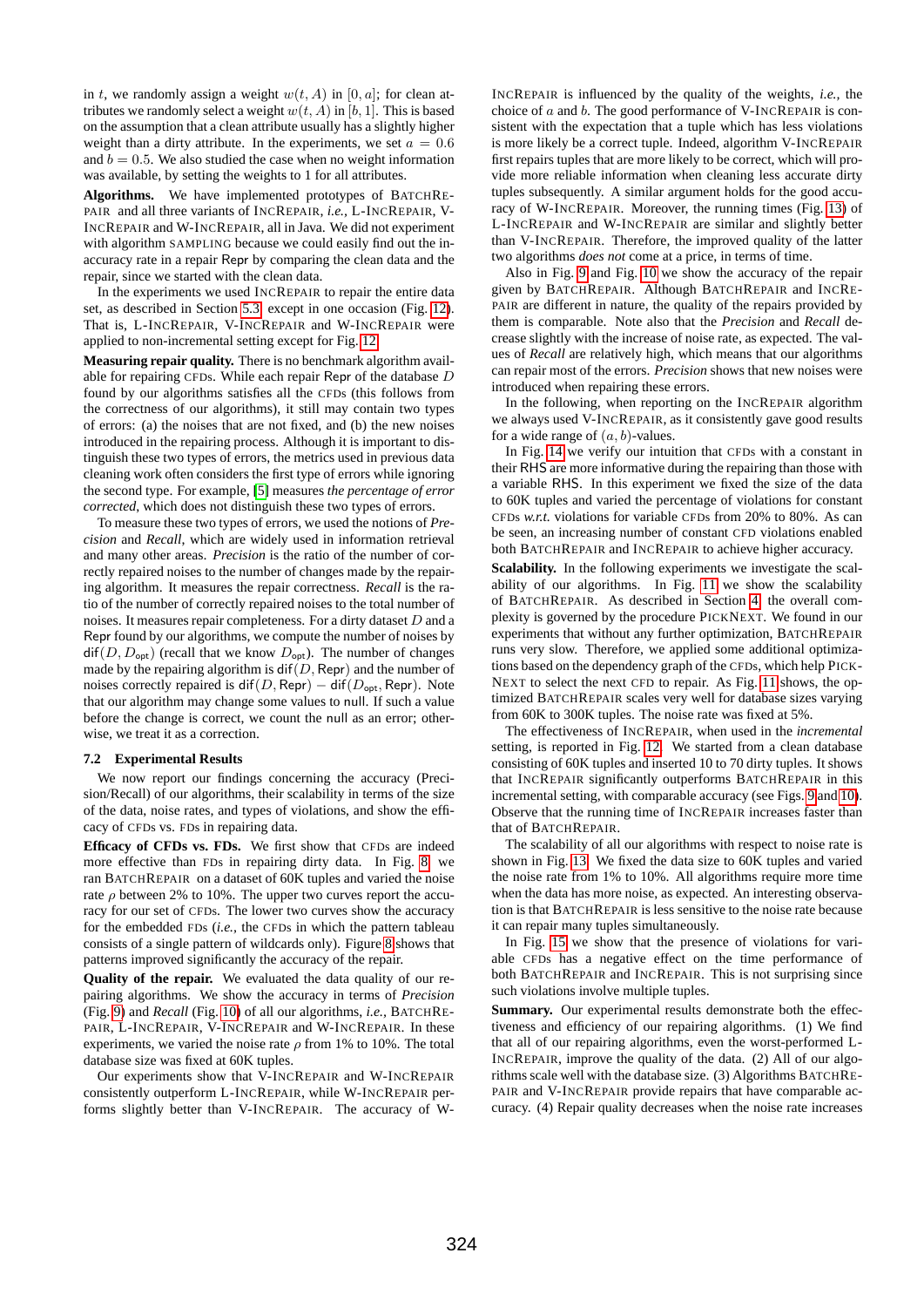<span id="page-10-1"></span>

<span id="page-10-5"></span>for all of the algorithms. (5) If violations are mainly caused by constant CFDs, then the algorithms run more efficiently and provide more accurate results. (6) While our algorithms correctly fix noises, they may also introduce new noises. This is an issue not yet well studied by previous work.

# **8. Related Work**

A variety of constraint formalisms have been proposed [\[6,](#page-11-0) [4,](#page-11-27) [8,](#page-11-28) [26,](#page-11-29) [27\]](#page-11-30). Except for [\[6\]](#page-11-0), these formalisms have not been applied in the context of data cleaning. CFDs are proposed in [\[6\]](#page-11-0), which studies satisfiability and implication analyses of CFDs, and gives SQL techniques for detecting inconsistencies using CFDs. However, it does not propose cleaning methods. Constraints of [\[8\]](#page-11-28), also referred to as conditional functional dependencies, and their extension known as constrained dependencies of [\[26\]](#page-11-29), also restrict an FD to hold on a subset of a relation. However, they cannot express even CFDs. More expressive are constraint-generating dependencies (CGDs) of [\[4\]](#page-11-27) and constrained tuple-generating dependencies (CTGDs) of [\[27\]](#page-11-30). While both CGDs and CTGDs can express CFDs, this expressive power comes with the price of high complexity.

Research on constraint-based data cleaning has mostly focused on two topics introduced in [\[2\]](#page-11-3): *repair* is to find another database that is consistent and minimally differs from the original database (*e.g.,* [\[2,](#page-11-3) [5,](#page-11-7) [25,](#page-11-8) [9,](#page-11-31) [10,](#page-11-9) [14\]](#page-11-10)); and *consistent query answer* is to find an answer to a given query in every repair of the original database (*e.g.,* [\[2,](#page-11-3) [10,](#page-11-9) [24,](#page-11-14) [34\]](#page-11-11)). Most earlier work (except [\[5,](#page-11-7) [9,](#page-11-31) [14,](#page-11-10) [34\]](#page-11-11)) considers traditional full and denial dependencies, which subsume FDs, but do not consider patterns defined with data values. Beyond traditional dependencies, logic programming is studied in [\[9,](#page-11-31) [14\]](#page-11-10) for fixing census data. A tableau representation of full dependencies with data values is studied in [\[34\]](#page-11-11), which focuses on condensed representation of repairs and consistent query answers.

Closest to our work is [\[5\]](#page-11-7). Here, a cost model and repairing algorithms are developed for standard FDs and INDs. Our cost model (Section [3.2\)](#page-3-2) is an extension of the one proposed in [\[5\]](#page-11-7), by allowing weights to be associated with attributes rather than with tuples. As remarked earlier, repairing CFDs is far more intriguing than standard FDs. Our batch repairing algorithm (Section [4\)](#page-4-4) is a nontrivial

<span id="page-10-4"></span><span id="page-10-3"></span><span id="page-10-2"></span><span id="page-10-0"></span>extension of the algorithms of [\[5\]](#page-11-7) in that both are based on equivalence classes of tuple attributes, but the algorithms of [\[5\]](#page-11-7) may not terminate on CFDs. Incremental repairing and sampling for improving data accuracy (Sections [5](#page-5-2) and [6\)](#page-7-3) are not considered in [\[5\]](#page-11-7).

Value modifications as repair operations are used in [\[13,](#page-11-5) [14,](#page-11-10) [34,](#page-11-11) [5,](#page-11-7) [25,](#page-11-8) [24\]](#page-11-14). A method for cleaning census data, based on reduction to MWSC, was proposed in [\[13\]](#page-11-5) and has been being used by US national statistical agents [\[35\]](#page-11-6). Our heuristic REPAIR-CFD is inspired by [\[13\]](#page-11-5), but differs from it in that [\[13,](#page-11-5) [35\]](#page-11-6) deal with editing rules on individual records among which there is no interaction, whereas modifying a single tuple may lead to violations CFDs by multiple other tuples. The repair algorithms of [\[25\]](#page-11-8) are essentially an extension of the method of [\[13\]](#page-11-5) for restricted denial constraints. As remarked earlier, [\[34,](#page-11-11) [24\]](#page-11-14) focus on consistent query answer rather than repair. [\[14\]](#page-11-10) employs logic programming to clean census data and is quite different from the techniques developed in this work.

There has been a host of work on the merge-purge problem (*e.g.,* [\[15,](#page-11-32) [21,](#page-11-33) [28\]](#page-11-34)) for the elimination of *approximate duplicates*. As observed in [\[5\]](#page-11-7), it is possible to model many cases of this problem in terms of FDs and INDs repair. As shown in Section [5.2,](#page-7-0) clustering techniques developed for merge-purge have immediate applications in constraint-based data cleaning. There have also been commercial ETL (extraction, transformation, loading) tools, in which a large portion of the cleaning work has still to be done manually or by low-level programs (see [\[29\]](#page-11-4) for a comprehensive survey).

Related to this work are also the AJAX, Potter's Wheel and ARK-TOS systems. AJAX [\[15\]](#page-11-32) proposes a declarative language for specifying data cleaning operations (duplicate elimination) during data transformations. Potter's Wheel [\[30\]](#page-11-35) is an interactive data cleaning system, which supports a sliding-window interface, and combines data transformations and error detection (syntax and irregularities). ARKTOS [\[32\]](#page-11-36) is an ETL tool that detects inconsistencies based on basic keys, foreign keys and uniqueness constraints, etc., but it makes little effort to remove the detected errors. While a constraint repair facility will logically become part of the cleaning process supported by these tools and systems, we are not aware of analogous functionality currently in any of the systems mentioned.